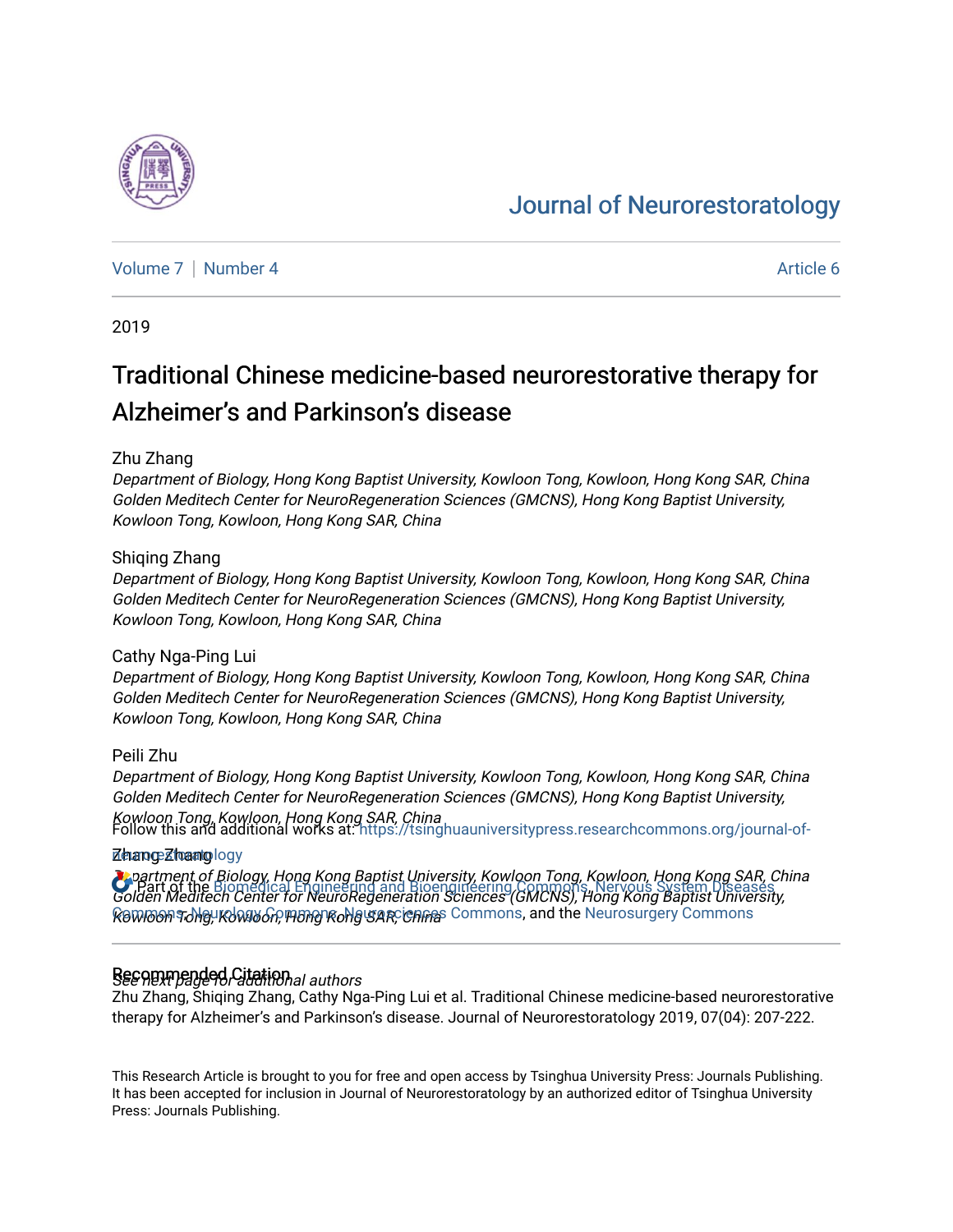# Traditional Chinese medicine-based neurorestorative therapy for Alzheimer's and Parkinson's disease

# Authors

Zhu Zhang, Shiqing Zhang, Cathy Nga-Ping Lui, Peili Zhu, Zhang Zhang, Kaili Lin, Yiwu Dai, and Ken Kin-Lam Yung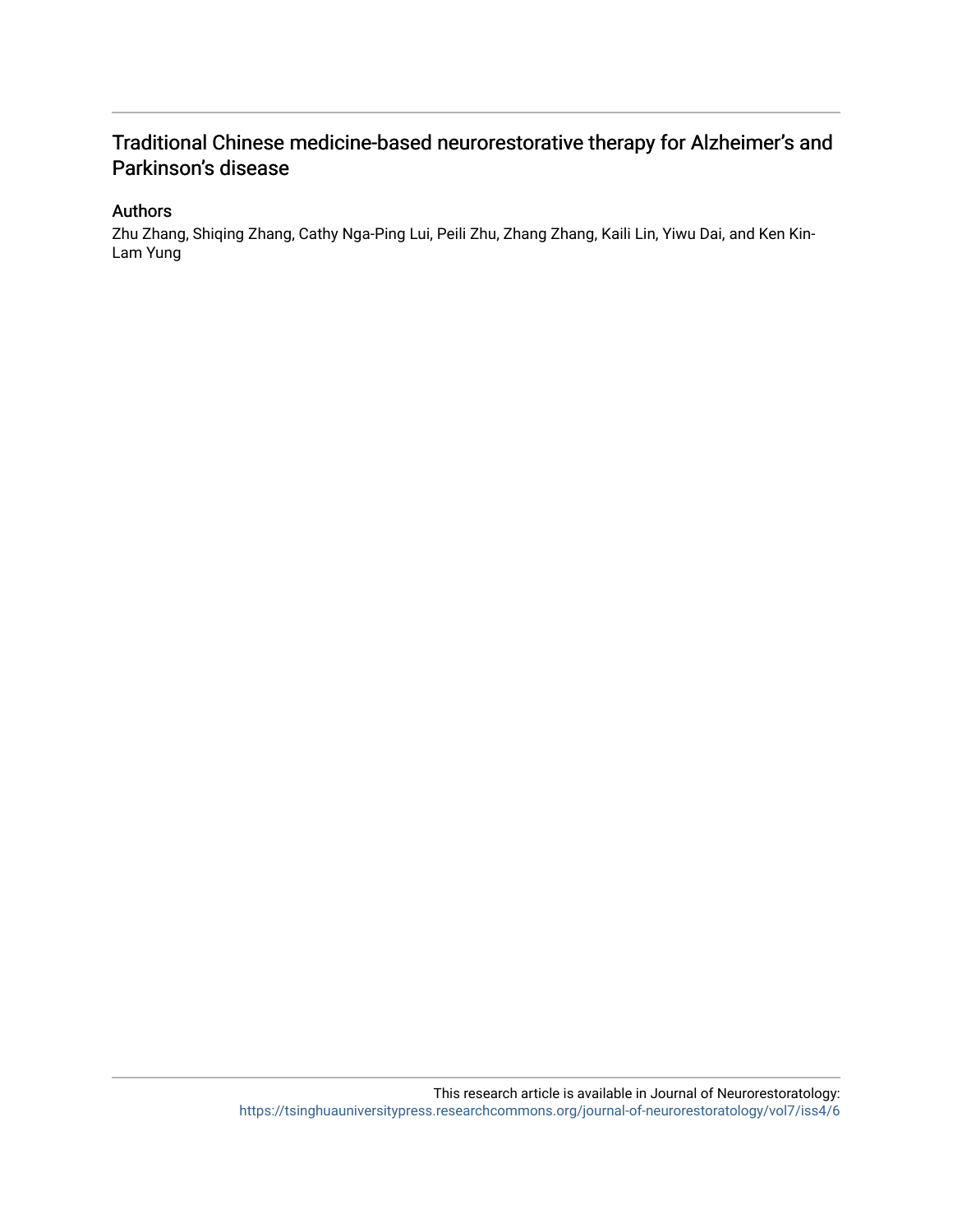#### **REVIEW ARTICLE**

# **Traditional Chinese medicine-based neurorestorative therapy for Alzheimer's and Parkinson's disease**

Zhu Zhang<sup>1,2,§</sup>, Shiqing Zhang<sup>1,2,§</sup>, Cathy Nga-Ping Lui<sup>1,2</sup>, Peili Zhu<sup>1,2</sup>, Zhang Zhang<sup>1,2</sup>, Kaili Lin<sup>1,2</sup>, Yiwu Dai<sup>3</sup> (⊠), Ken Kin-Lam Yung<sup>1,2</sup> ( $\boxtimes$ )

*1 Department of Biology, Hong Kong Baptist University, Kowloon Tong, Kowloon, Hong Kong SAR, China* 

*2 Golden Meditech Center for NeuroRegeneration Sciences (GMCNS), Hong Kong Baptist University, Kowloon Tong, Kowloon, Hong Kong SAR, China* 

*3 Department of Neurosurgery, Bayi Brain Hospital, The Seventh Medical Center of Chinese PLA General Hospital, Beijing, China* 

*§ The authors contributed equally to this work* 

#### **ARTICLE INFO ABSTRACT**

**Received:** 21 October 2019 **Revised:** 3 December 2019 **Accepted:** 30 December 2019

**©** The authors 2019. This article is published with open access at http://jnr.tsinghuajournals.com

#### **KEYWORDS**

traditional Chinese medicine; Alzheimer's disease; Parkinson's disease; neurorestorative therapy

The prevalence of multiple neurodegenerative diseases, such as Alzheimer's disease (AD) and Parkinson's disease (PD), has been dramatically increasing, particularly in the aging population. However, the currently available therapies merely alleviate the symptoms of these diseases and are unable to retard disease progression significantly. Traditional Chinese medicine (TCM) has been used in clinical practice for thousands of years for ameliorating symptoms or interfering with the pathogenesis of agingassociated diseases. Modern pharmacological studies have proved that TCM imparts disease-modifying therapeutic effects against these diseases, such as protection of neurons, clearance of protein aggregates, and regulation of neuroinflammation. This review summarizes the evidence from recent studies on AD and PD therapies regarding the neuroprotective activities and molecular mechanisms of a series of TCM formulations comprising herbs and their active ingredients. The findings of this review support the use of TCM as an alternative source of therapy for the treatment of neurodegenerative diseases.

# **1 Introduction**

Neurodegenerative diseases are a heterogeneous series of brain disorders with multifactorial causes, characterized by neuronal loss and dysfunction in neurogenesis-mediated neuronal replacement [1, 2]. Data indicate that the worldwide prevalence of neurodegenerative diseases, such as Alzheimer's disease (AD), Parkinson's disease (PD), Huntington's disease, amyotrophic lateral sclerosis, and multiple system atrophy, is dramatically increasing owing to an increase in the aging population. AD is the most common disease leading to dementia in adulthood. AD is involved in widespread neurodegeneration throughout the basal forebrain, cortex, and limbic system caused

Corresponding author: Ken Kin-Lam Yung, E-mail: kklyung@hkbu.edu.hk; Yiwu Dai, E-mail: dddyyywww@163.com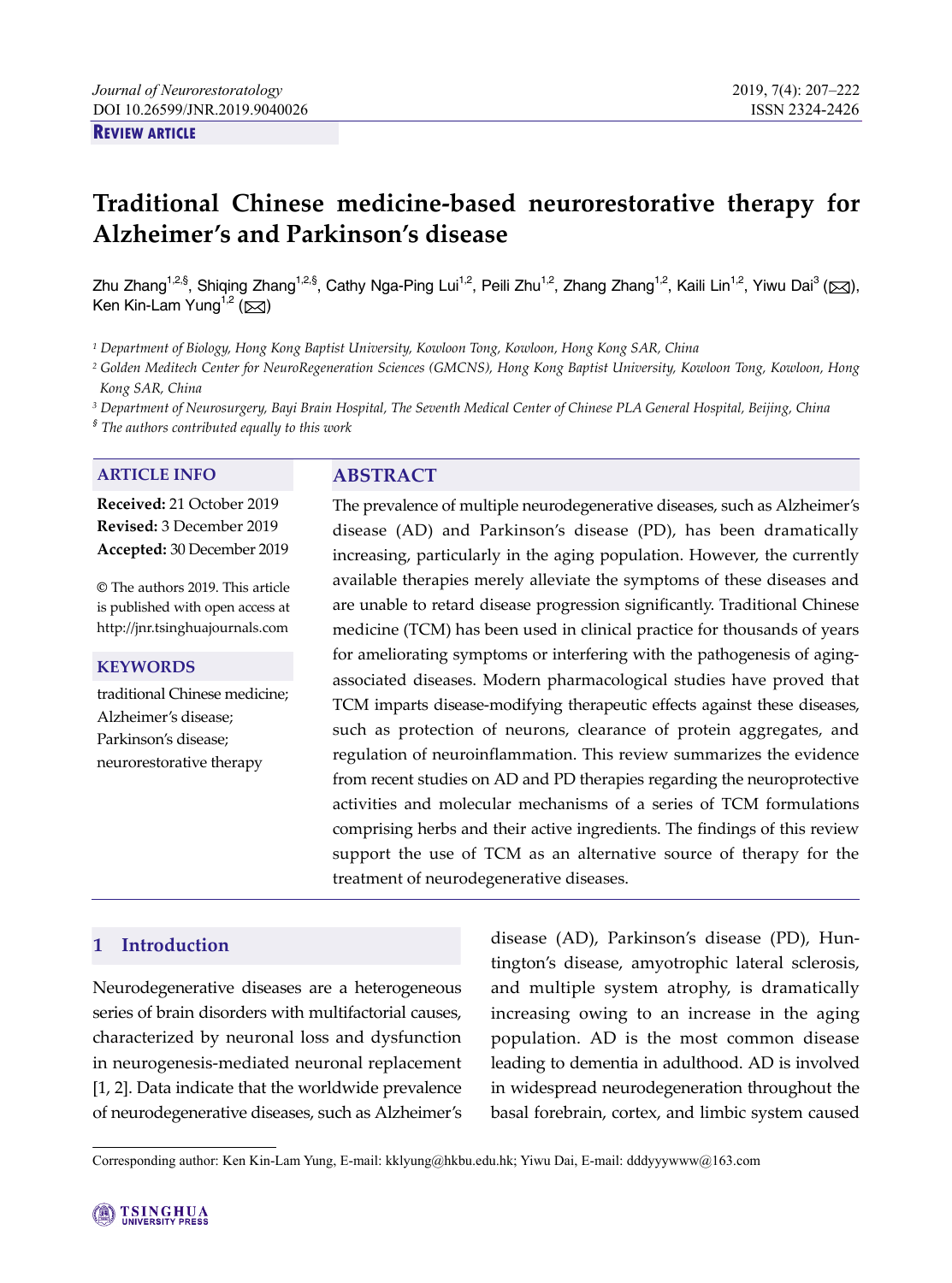by neuronal and synaptic loss and is accompanied by symptoms including olfactory deficits, memory impairment, and cognitive and functional deterioration. Specific hallmarks of AD include neurofibrillary tangles caused by hyperphosphorylated Tau proteins and amyloid plaque deposition [3]. PD is the second most common neurodegenerative disease and is the most common movement disorder [4]. Motor symptoms of PD such as bradykinesia, rigidity, resting tremor, and postural instability, predominantly result from the degeneration of dopaminergic (DA) neurons in the substantia nigra pars compacta section of the brain. The neuropathological hallmark of PD is the accumulation of misfolded fibrillar alpha-synuclein  $(\alpha$ -syn) as intracellular deposits called Lewy bodies and Lewy neuritis [5]. Considering the increasing societal burden on families caring for elderly relatives with these conditions, carrying out research and developing powerful neuroprotective and neurorestorative therapeutic drugs is urgently needed.

The currently available treatment approaches for neurodegenerative diseases target only a small subset of the population and merely alleviate the symptoms of these diseases and fail to retard disease progression. A few US Food and Drug Administration (FDA)-approved drugs, such as donepezil and rivastigmine, reduce the symptoms and retard the progression of these diseases, but these are unsafe for long-term treatment  $[6, 7]$ ; for example, although L-DOPA treatment ameliorates the motor symptoms of PD in most patients for several years, its prolonged use frequently leads to the development of motor complications, known as L-DOPA-induced dyskinesia, typified by choreic or large-amplitude choreo-athetotic movements, dystonia, and ballism [8]. Furthermore, the use of currently available drugs for PD can result in resistance to antibiotics and antimalarials as well as adverse effects involving the cardiovascular and endocrine systems [9, 10]. All of these problems with the current treatments ultimately lead to permanent disability or death of patients. Therefore, the development of new synthetic drugs or the discovery of natural drugs for treating neurodegenerative diseases is an urgent and challenging task in the fields of basic sciences and clinical medicine.

Traditional Chinese medicine (TCM) is a system of medical practice including various forms such as herbal medicine, acupuncture, cupping therapy, guasha, massage (tuina), bonesetter (die-da), exercise (qigong), and dietary therapy, which have been clinically applied in China for about 2000 years. TCM includes products of natural origin, such as plant-based medicines, animal products, mineral medicines, and various extracted chemical and biological products as well as their processed (Pao Zhi) products [11]. Frequent use of natural products in China over a long period of time has demonstrated that TCM exhibits efficacy, with minimal side effects, and is cost-effective, which are beneficial properties supporting further development of the Chinese medicine industry. TCM is an integral part of the healthcare system in Chinese culture for more than 2000 years for the treatment of aging-related diseases and conditions, such as dementia, which is a common feature of both AD and PD [12]. Because neurodegenerative diseases are complex and have multifactorial causes, TCM offers the advantage of targeting multiple sites via a multi-component approach via the synergistic effects of different components of a single herb or traditional herbal formulations [13, 14]. Furthermore, the combination of herbal formulations and other drugs could optimize their therapeutic efficacy with minimal toxicity and side effects through interactions of different components [15]. Results from several recent preclinical and clinical studies have revealed that natural products exhibited good therapeutic effects in patients with neurodegenerative diseases. Moreover, a huge potential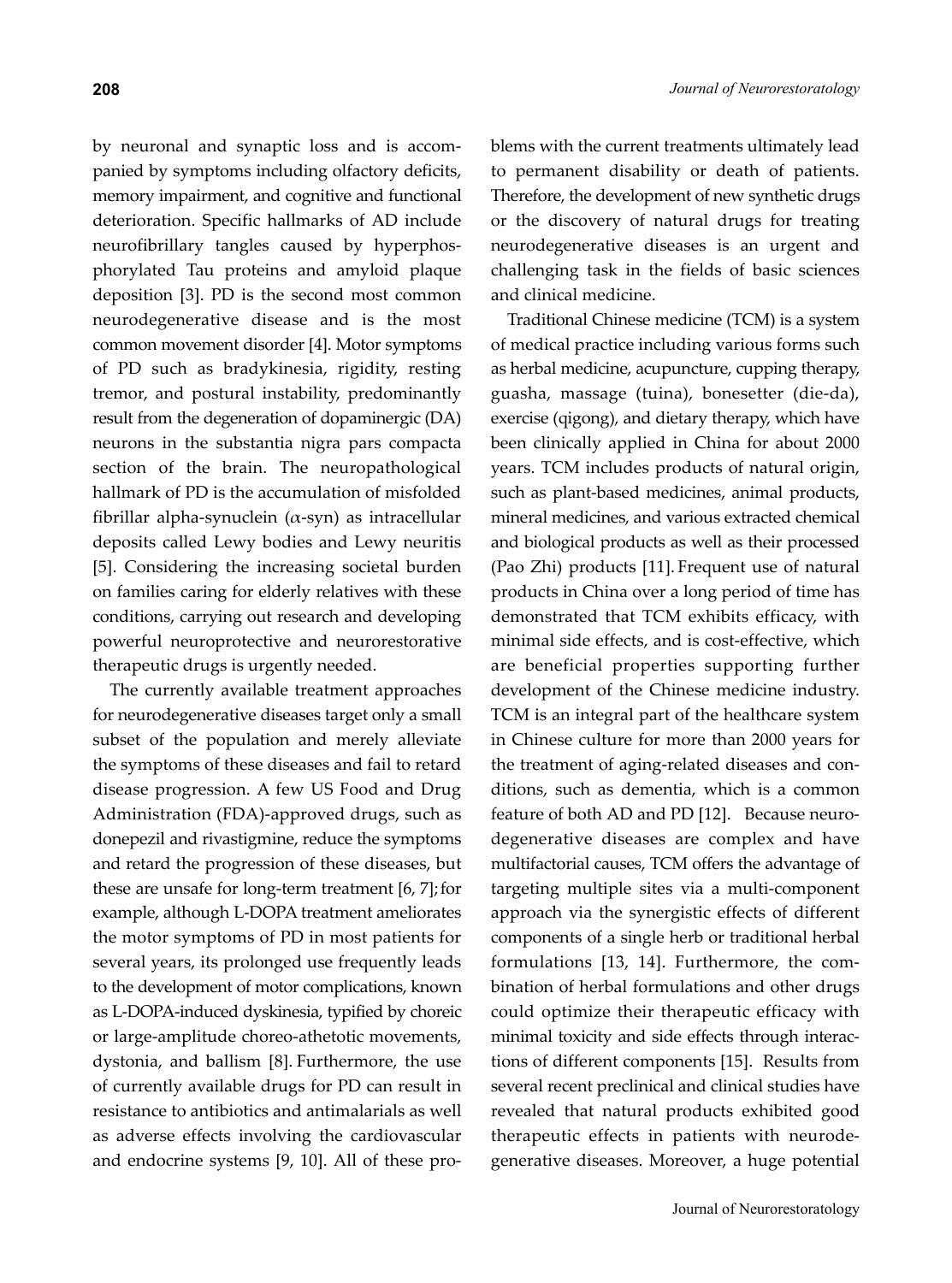for developing these compounds into therapeutic drugs to treat neurodegenerative diseases has been demonstrated by a great deal of *in vitro* and *in vivo* research [16].

Herein, we review the current trends in TCMbased neuroprotective therapy, with a focus on the development of a series of potential neuroprotective herbal compounds from both traditional and modern pharmacological perspectives. The future implications of using TCM as an alternative source of novel drugs for neurodegenerative diseases are also discussed.

#### **2 The neuroprotective effects of TCMs**

Herbal formulations are commonly used for clinical treatments involving TCM because of the synergistic effects between their various components. In recent studies, many well-known TCM decoctions, such as Qingxin Kaiqiao Fang, Danggui Buxue Tang, Jia-Jian-Di-Huang-Yin-Zi decoction, and Bushen-Yizhi formula, have shown efficacy in restoring the memory functions in AD models and alleviating motor impairment in PD models (Table 1). Some pharmacological mechanisms underlying the effect of these decoctions on AD and PD have also been explored, especially their anti-apoptotic properties and ability to modify the survival microenvironment. Furthermore, studies have combined advanced isolation and analytical technologies to evaluate single herbs and their respective active ingredients. Some herbs such as *Alpinia oxyphylla*, *Panax ginseng*, Radix Notoginseng, *Rhodiola spp*., *Psoralea corylifolia*, and *Ginkgo biloba* have beneficial effects in AD models. Furthermore, *Astragalus membranaceus*, *Polygonum multiflorum*, *Acanthopanax senticosus*, *Achyranthes bidentata*, Radix Paeoniae Alba, and green tea have protective effects in PD. Moreover, some herbs such as *Tripterygium wilfordii*, *Ganoderma lucidum*, Radix Glycyrrhizae, and *Acorus tatarinowii* exert neuroprotective effects in AD and PD. Basic

evidence for the beneficial effects of these medicines on AD and PD is summarized in Tables 2 and 3, respectively. Chinese medicine exerts beneficial effects on neurons and enhances their survival rate in the microenvironment; thus, it has significant potential for therapeutic application against neurodegenerative diseases.

# **3 Possible neuroprotective mechanisms of TCMs and herbal extracts**

Although AD and PD lesions in distinct brain areas have different etiologies, accumulating evidence suggests that they share some cellular and molecular mechanisms. TCM-based treatments of these diseases have demonstrated several similar beneficial effects, such as enhancement of neurogenesis, increased neurotrophic factor (NTF) secretion, inhibition of neuroinflammation, and clearance of abnormal protein aggregates.

#### **3.1 Activation of neuronal regeneration**

Loss of progressive neurons is the hallmark of neurodegeneration. However, different neurodegenerative diseases result in distinct pathological changes to the neurons that vary for each disease; for instance, neuronal degeneration in AD is characterized by a global loss of neurons in the cerebral cortex and hippocampus; however, in PD, damage is limited to DA neurons in the substantia nigra [67]. TCM induces neuronal regeneration via reversal of neuronal death, which has been demonstrated in different AD and PD models; for example, Qingxin Kaiqiao Fang exerts anti-apoptotic effects in the APP/PS1 mouse model of AD [17]. Polypeptides isolated from *A. bidentata,* and tetrahydroxystilbene glucoside extracted from *P. multiflorum* have been shown to protect DA neurons by inhibiting apoptosis in 1-methyl-4-phenyl-1,2,3,6-tetrahydropyridine (MPTP)-lesioned PD mice and 6-hydroxydopamine (6-OHDA)-lesioned PD rats [29]. Extracts from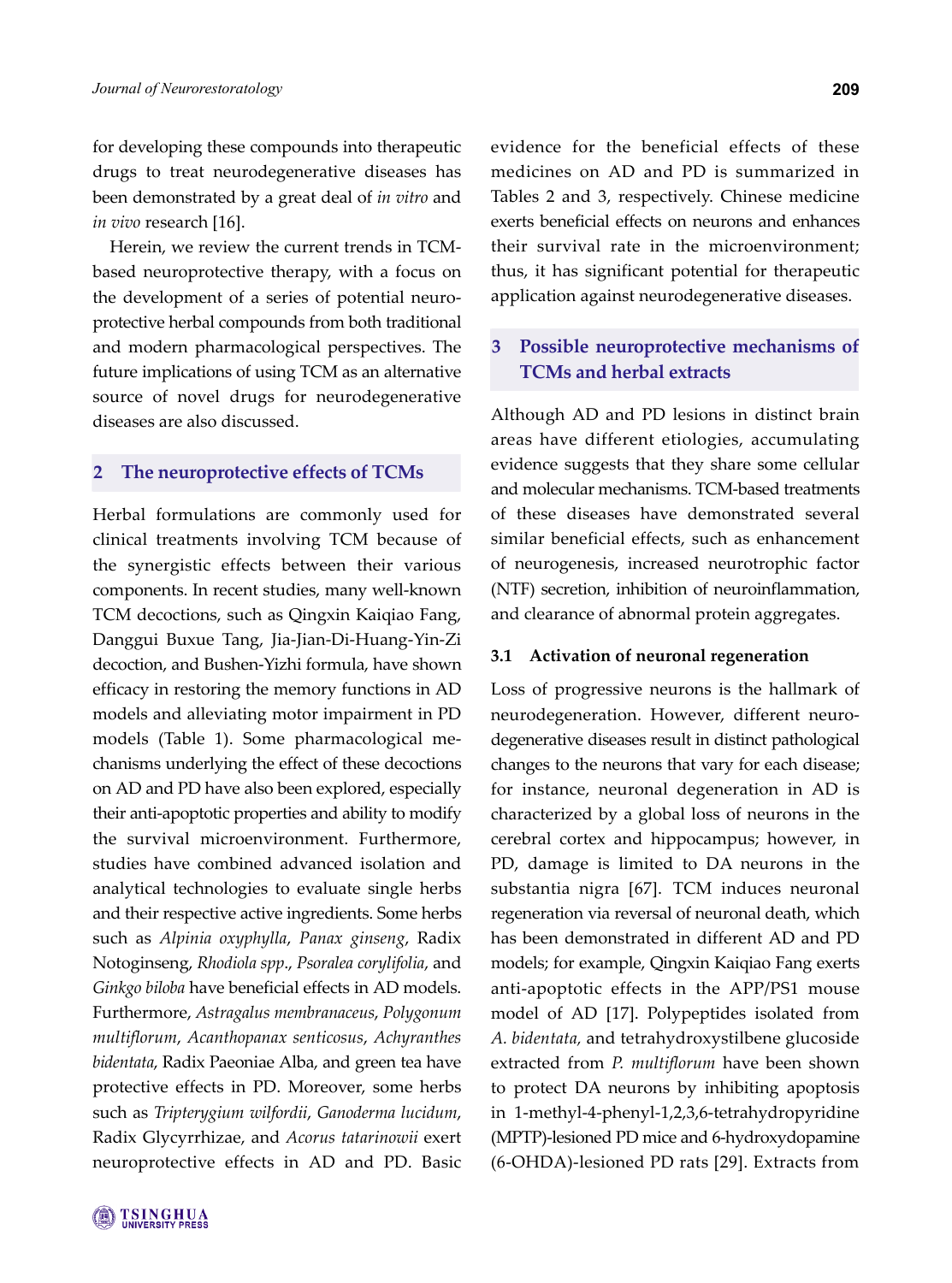| Formulations                           | Ailment/model              | Pharmacological functions                                                                      | Target                                                                                                                              | Reference |
|----------------------------------------|----------------------------|------------------------------------------------------------------------------------------------|-------------------------------------------------------------------------------------------------------------------------------------|-----------|
| Qingxin Kaiqiao Fang AD                |                            | Reduces pathological degeneration<br>and improves learning and memory<br>functions             | Bax/Bcl2, caspase-3, p38, and ERK1/2<br><b>MAPK</b>                                                                                 | $[17]$    |
| Danggui Buxue Tang AD                  |                            | Protects amyloid beta (Aβ)-induced cell<br>death of cortical neurons                           | Bax/Bcl2, cleaved-caspases-3 and -9,<br>and PARP                                                                                    | [18]      |
| Jia-Jian-Di-Huang-<br>Yin-Zi decoction | PD                         | Attenuates the loss of DA neurons and<br>enhances the survival microenvironment                | GDNF, GSH, MDA, GFAP, Iba-1,<br>Tmem119, claudin-5, occludin, CD31(+),<br>MMP2, MMP3, MMP9, CCL2, CCL4,<br>and IL-23                | $[19]$    |
| Bushen-Yizhi formula PD                |                            | Alleviates motor impairments and DA<br>neuron degeneration and attenuates<br>neuroinflammation | TH, Nissl, Iba-1, CD68, GFAP, IL-1ß,<br>IL-6, and TNF- $\alpha$ , NLRP3, ASC,<br>caspase-1, and pro-IL-1 $\beta$                    | [20]      |
| Optimized Yinxieling PD<br>formula     |                            | Ameliorates motor dysfunction and<br>suppresses neuroinflammation                              | NO, TNF- $\alpha$ , IL-1 $\beta$ , IL-6, GFAP, Iba-1,<br>and TH                                                                     | [21]      |
| Recipe for<br>nourishing Gan-Shen      | <b>PD</b>                  | Reverses rotenone-induced neuronal<br>death and increases rotenone exposure<br>days            | TH                                                                                                                                  | $[22]$    |
| Xiao-Er-An-Shen<br>decoction           | PC12 cells                 | Induces neurite outgrowth and inhibits NF68, NF160, NF200, CREB, and ARE<br>oxidative stress   |                                                                                                                                     | [23]      |
| Modified Kai-Xin-San PC12 cells        |                            | Promotes NGF-induced neuronal<br>differentiation                                               | NF68, NF160, NF200, Trk-A, CREB,<br>and ERK1/2                                                                                      | [24]      |
| Shaoyao-Gancao Tang                    | Cell model of<br>tauopathy | Reduces neuroinflammation-associated<br>tauopathy                                              | NO, TNF- $\alpha$ , IL-1 $\beta$ , IL-6, DsRed, ROS,<br>TUBB3, Iba1, LDH, Tau, Bcl2, BH3,<br>caspase-3, caspase-8, and cytochrome c | [25]      |
| Kai-Xin-San                            | Astrocytes                 | Increases neurotrophic factor synthesis                                                        | NGF, BDNF, CREB, and ERK1/2                                                                                                         | [26]      |
| Wu-Tou decoction                       | Microglia                  | Inhibits microglial activation                                                                 | TMEM119, TNF- $\alpha$ , and GFP                                                                                                    | $[27]$    |

**Table 1** The effects of TCM formulations on AD and PD.

Qingxin Kaiqiao Fang contains Radix Rehmanniae*,* Radix Ophiopogonis*,* Radix Paeoniae*,* Herba Dendrobii*,* Cortex Moutan Radicis*,*  Poria Cocos*,* Pericarpium Citri Reticulatae*,* Rhizoma Anemarrhenae*,* Rhizoma Acori Tatarinowii*,* and Sophorae Flavescentis*.* Danggui Buxue Tang contains Astragali Radix and *Angelicae sinensis*. Jia-Jian-Di-Huang-Yin-Zi decoction contains Radix Rehmanniae*,* Fructus Corni*,* Radix Morindae Officinalis*,* Herba Cistanches*, Angelicae Sinensis,* Radix Asparagi and Radix Paeoniae Alba. Bushen-Yizhi formula contains *Cnidium monnieri, Panax ginseng, Polygonum multiflorum* Thuna.*, Paeonia suffruticosa* Andr.*, Ligustrum lucidum* Ait. and *Lycium barbarum*. Optimized Yinxieling formula contains *Curcuma zedoaria, Glycyrrhiza uralensis,* dark plum fruit*, Lithospermum erythrorhizon, Paeonia lactiflora, Sarcandra glabra,* and Rhizoma Smilacis Glabrae. Recipe for nourishing Gan-Shen contains *Rehmanniag lutinosa* Libosch*, Cistanche deserticola* Y.C.Ma*, Achyranthes bidentata* Bl*.* and *Cornus officinalis*. Xiao-Er-An-Shen decoction contains Polygalae Radix*,* Astragali Radix*,* Acori Tatarinowii Rhizoma*,* Citri Reticulatae Pericarpium*,* Alpiniae Oxyphyllae Fructus*,* Aurantii Fructus*,* Rhizoma Pinelliae*,*  Rhizoma et Radix Notopterygii, and Radix et Rhizoma Glycyrrhizae*.* Modified Kai-Xin-San and Kai-Xin-San contain Radix et Rhizoma Ginseng*-*Radix Polygalae and Rhizoma Acori Tatarinowii*-*Poria. Shaoyao-Gancao Tang contains *Paeonia lactiflora* and *Glycyrrhiza uralensis*. Wu-Tou decoction contains Radix Aconiti*,* Herba Ephedrae*,* Radix Astragali, Raidix Paeoniae Alba, and Radix Glycytthizae. ASC, apoptosis-associated speck-like protein containing a CARD; BDNF, brain-derived neurotrophic factor; CCL, C-C motif chemokine ligand; CREB, cAMP response element binding; ERK, extracellular signal-regulated kinase; GDNF, glial cell line-derived neurotrophic factor; GFAP, glial fibrillary acidic protein; GSH, glutathione; Iba1, ionized calcium binding adaptor molecule 1; IL, interleukin; LDH, lactate dehydrogenase; MAPK, mitogen-activated protein kinase; MDA, malondialdehyde; MMP, matrix metalloproteinase; NGF, nerve growth factor; NLRP3, NOD-, LRR- and pyrin domain-containing protein 3; NO, nitric oxide; PARP, poly ADP-ribose polymerase;

ROS, reactive oxygen species; TH, tyrosine hydroxylase; TMEM119, transmembrane protein 119; TNF-α, tumor necrosis factor α.

*A. oxyphylla* were observed to produce similar effects in the  $A\beta_{1-42}$ -induced AD rats and lipopolysaccharide (LPS)-induced AD mice [30]. The anti-apoptotic effect of these extracts was accompanied by the regulation of the mitogen-activated protein kinase (MAPK) signaling pathway [55]. This pathway comprises extracellular signalregulated kinase (ERK), c-Jun N-terminal kinase (JNK), and p38 kinase as well as their regulation of downstream targets, such as those encoding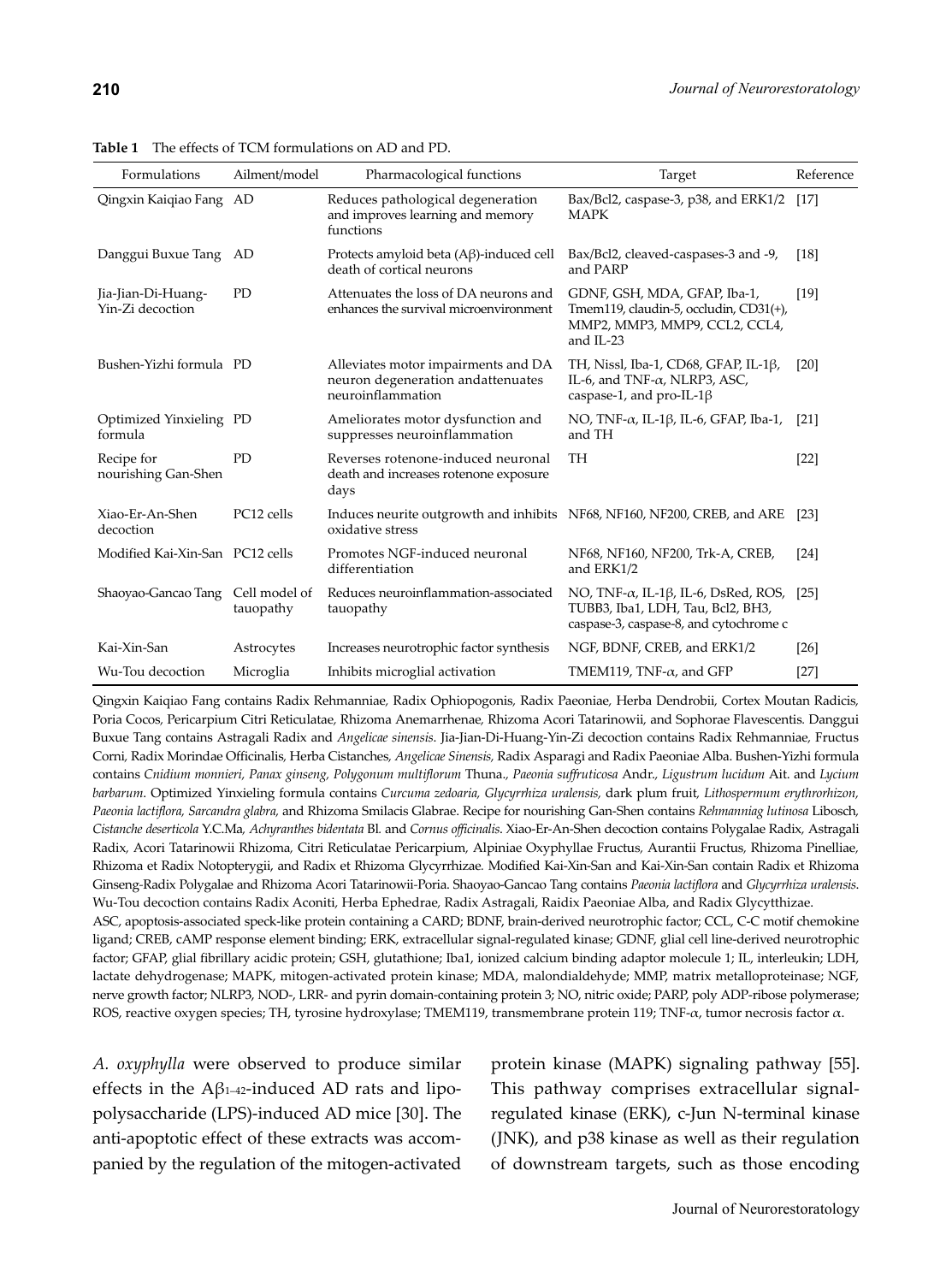| Herbs/ingredients                                                                                   | AD model                                                                           | Pharmacological functions                                                                                                                                                                        | Target                                                                                                                                                                                          | Reference   |
|-----------------------------------------------------------------------------------------------------|------------------------------------------------------------------------------------|--------------------------------------------------------------------------------------------------------------------------------------------------------------------------------------------------|-------------------------------------------------------------------------------------------------------------------------------------------------------------------------------------------------|-------------|
| Alpinia oxyphylla                                                                                   |                                                                                    |                                                                                                                                                                                                  |                                                                                                                                                                                                 |             |
| and Tectochrysin                                                                                    | Extracts, Nootkatone, $LPS$ -/A $\beta$ <sub>1-42</sub> -induced<br>AD model       | Attenuates behavioral cognitive<br>disorder, $A\beta$ accumulation,<br>neuronal degeneration, and<br>neuroinflammation                                                                           | SOD, GSH, GSH-Px, MDA, TChE,<br>Aβ1-42, β-secretase, caspase-3, caspase-8,<br>caspase-9, ΙΚΚ-α, ΙκΒα, ΝΕ-κΒ, NLRP3,<br>p53, Bad, Bax, Bcl-2, Bcl-xl, Iba-1, IL-1β,<br>IL-6, and p-Tau           | $[28 - 32]$ |
| Radix Notoginseng                                                                                   |                                                                                    |                                                                                                                                                                                                  |                                                                                                                                                                                                 |             |
| Saponins, Rb1, Rg1,<br>and fraction<br>n-butanol                                                    | Caenorhabditis<br>elegans/SAMP8 mice/<br>$A\beta$ 1-42-injected rats               | Prevents cognitive impairment,<br>reduces the generation and<br>increases the degradation of $A\beta$ ,<br>rescues neuronal loss, and<br>reverses mitochondrial<br>membrane potential collapse   | $A\beta$ 1-42, SOD, GSH-Px, ROS, SKN-1,<br>β-secretase, APP-Thr668, BACE1,<br>ADAM10, IDE, LDH, Bax/Bcl-2,<br>cleaved caspase-3, Cyt C, NMDAR1,<br>CaMK II, ASK-1, JNK, p38, rCBF, and<br>GLT-1 | $[33 - 36]$ |
| Panax ginseng                                                                                       |                                                                                    |                                                                                                                                                                                                  |                                                                                                                                                                                                 |             |
| Glycoproteins, Rg1,<br>Rh2, Rg5, Rb1, Rg3,<br>polysaccharides,<br>and compound K                    | SAMP1 and SAMP8<br>mice/SH-SY5Y<br>cell/Wistar rats/<br>Male ICR mice              | Ameliorates cognitive function,<br>alleviates $A\beta$ aggregation,<br>prevents neuronal apoptosis,<br>and plays antioxidative and<br>anti-inflammatory roles                                    | CAP1, CAPZB, TOMM40, DSTN,<br>PARP, Bax, Aß, Tau, Glu, Asp, GABA,<br>Ach, DA, Gly, 5-HT, BDNF, CREB,<br>miR-873-5p, HMOX1, TNF-α, IL-1β,<br>IGF-1, iNOS, COX-2, NO, and NOS                     | $[37 - 39]$ |
| Royal jelly                                                                                         |                                                                                    |                                                                                                                                                                                                  |                                                                                                                                                                                                 |             |
| Total royal jelly                                                                                   | Cholesterol-fed<br>rabbits                                                         | Ameliorates behavioral deficits,<br>restores autonomic nervous<br>system, attenuates $A\beta$ toxicity,<br>and enhances neuronal metabolic<br>activities                                         | Aβ, AChE, MDA, ChAT, SOD, BACE1,<br>RAGE, LRP-1, TC, LDL-C, IDE, cleaved<br>caspase-3, NAA, Glu, choline, myo-<br>inositol, ROS, and RNS                                                        | [40, 41]    |
| Rhodiola spp.                                                                                       |                                                                                    |                                                                                                                                                                                                  |                                                                                                                                                                                                 |             |
| Extract                                                                                             | $A\beta$ 1-42-induced AD<br>rat/3xTg-AD mice/<br>streptozotocin-inject<br>ed model | Alleviates learning and memory<br>deficits in rat AD models, prevents<br>mitochondrial dysfunction, and<br>protects hippocampal neurons<br>from apoptosis                                        | Ach, ChAT, SOD, MDA, p-Tau, p-GSK3β, 42–44<br>NeuN, TrkB, BDNF, ATP, COX, and<br>caspase-3                                                                                                      |             |
| Ganoderma lucidum                                                                                   |                                                                                    |                                                                                                                                                                                                  |                                                                                                                                                                                                 |             |
| Polysaccharides and SAMP8/APP/PS1<br>alcohol extracts<br>including ganoderic<br>acid and lucidone A | transgenic mice                                                                    | cognitive deficits, improves<br>learning and memory function,<br>and ameliorates neuronal<br>apoptosis and brain atrophy                                                                         | Enhances neurogenesis, alleviates BrdU, NeuN, Ki67, SOX2, EdU, FGFR1,<br>EGFR, ERK, AKT, histone H3, DNMT3A,<br>DNMT3B, $A\beta$ <sub>1-42</sub> , Nissl, and Tau                               | [45, 46]    |
| Psoralea corylifolia                                                                                |                                                                                    |                                                                                                                                                                                                  |                                                                                                                                                                                                 |             |
| Prenylated com-<br>pounds and total<br>prenylflavonoids                                             | SAMP8 mice/<br>recombinant AD-<br>related proteins                                 | Improves cognitive performance<br>and inhibits key AD-related<br>protein targets and AD-like<br>neurobiochemical changes                                                                         | BACE-1, GSK-3β, Aβ42, AChE, Tau,<br>TNF- $\alpha$ , IL-6, IL-1 $\beta$ , and d-ROMs                                                                                                             | [47, 48]    |
| Radix Glycyrrhizae                                                                                  |                                                                                    |                                                                                                                                                                                                  |                                                                                                                                                                                                 |             |
| A and liquiritigenin                                                                                | cells/scopolamine-in<br>duced CD-1 mice                                            | Extract, licochalcone Aβ-GFP 293/SH-SY5Y Ameliorates Aβ-induced<br>aggregation and oxidative stress,<br>promotes neurite outgrowth, and<br>improves scopolamine-induced<br>cognitive impairments | Aβ, ROS, AChE, SOD, IGFBP2, Bad,<br>Bcl2, Bax, cleaved caspase-3, MDA,<br>BDNF, ERK, and CREB                                                                                                   | [49, 50]    |

**Table 2** The effects of TCMs and their active ingredients on AD.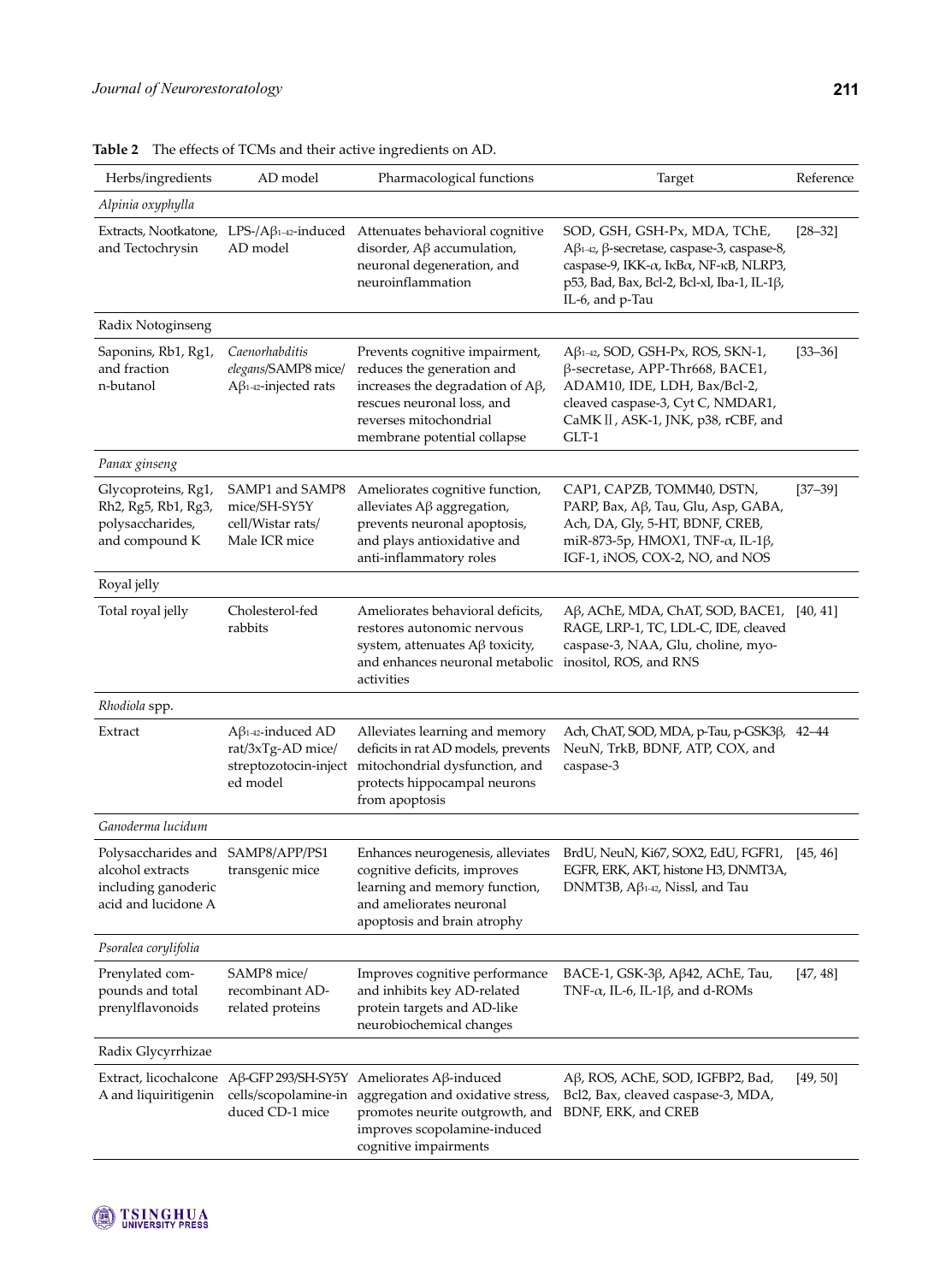(Continued)

| Herbs/ingredients           | AD model                                                                        | Pharmacological functions                                                                                                                                                     | Target                                                                                                                                                      | Reference   |
|-----------------------------|---------------------------------------------------------------------------------|-------------------------------------------------------------------------------------------------------------------------------------------------------------------------------|-------------------------------------------------------------------------------------------------------------------------------------------------------------|-------------|
| Tripterygium wilfordii      |                                                                                 |                                                                                                                                                                               |                                                                                                                                                             |             |
| Triptolide and<br>celastrol | $A\beta$ <sub>25-35</sub> -induced<br>PC12 cells, APP/PS1<br>mice/ IMR-32 cells | Ameliorates behavioral and<br>neuropathological changes and<br>attenuates the apoptosis of<br>neuronal PC12 cells                                                             | NF-κB, BACE-1, Aβ, CTFβ, MEK1/2,<br>ERK, Raf-1, sAPP $\alpha$ , sAPP $\beta$ , FL-APP,<br>CTFα, NEP, IDE, ApoE, NOS2, Iba1,<br>IκBα, Cdc37, ROS, and LC3 II | $[51 - 53]$ |
| Ginkgo biloba               |                                                                                 |                                                                                                                                                                               |                                                                                                                                                             |             |
| Extract EGb 761             | P301S Tau mutant<br>transgenic mice                                             | Improves cognitive function,<br>increases autophagic activity and<br>degradation of p-Tau, and shifts<br>microglial proinflammatory activity<br>to anti-inflammatory activity | CREB, Tau, Iba-1, S100, p62, LC3 $\left[\frac{1}{1}, \frac{1}{1}\right]$<br>ATG5, Beclin 1, cleaved caspase-3,<br>p38, and GSK-3 $\beta$                    | [54]        |

5-HT, 5-hydroxytryptamine; Aβ, β-amyloid; Ach, acetylcholine; AchE, acetylcholinesterase; ADAM10, A disintegrin and metalloproteinase domain-containing protein 10; ApoE, apolipoprotein E; ASK-1, apoptosis signal-regulating kinase 1; Asp, aspartic protease; ATG5, autophagy related 5; BACE1, beta-secretase 1; BrdU, bromodeoxyuridine; CAMKⅡ, Ca<sup>2+</sup>/calmodulindependent protein kinase II; CAP 1, cyclase-associated protein 1; CAPZB, capping actin protein of muscle z-line subunit beta; ChAT, choline acetyltransferase; COX, cyclooxygenase; CTFβ, C-terminal fragment β; Cyt C, cytochrome C; DA, dopaminergic; DNMT, DNA methyltransferase; d-ROMs, derivatives of reactive oxygen metabolites; DSTN, destrin; EdU, 5-Ethynyl-2´-deoxyuridine; EGFR, epidermal growth factor receptor; FGFR1, fibroblast growth factor receptor 1; GABA, gamma-aminobutyric acid; GLT-1, glutamate transporter 1; Glu, glutamate; Gly, glycine; GSH-Px, glutathione peroxidase; GSK-3β, glycogen synthase kinase 3β; HMOX1, heme oxygenase 1; ICR mice, Institute of Cancer Research mice; IDE, insulin-degrading enzyme; IGFBP2, insulin growth factor-binding protein 2; IκBα, inhibitor of nuclear factor kappa-B α; IKKα, inhibitor of nuclear factor kappa-B kinase α; IGF-1, insulin-like growth factor 1; iNOS, inducible nitric oxide synthase; JNK, c-Jun N-terminal kinase; LC3, light chain 3; LDL-C, low density lipoprotein cholesterol; LRP-1, low density lipoprotein receptor-related protein 1; NEP, neprilysin; NeuN, neuronal nuclei; NF-κB, nuclear factor κB; NMDAR1, N-methyl-D-aspartate receptor1; NOS, nitric oxide synthase; p-Tau, phosphate Tau; RAGE, receptor for advanced glycation end products; rCBF, regional cerebral blood flow; RNS, reactive nitrogen species; sAPP, soluble amyloid precursor protein; SKN-1, skinhead-1; SOD, superoxidase dismutase; SOX2, sry-box 2; TC, total cholesterol; TChE, total cholinesterase; TOMM40, translocase of outer mitochondrial membrane 40; TrkB, tropomyosin-related kinase B.

| Herbs/ingredients                                     | PD model                                                            | Pharmacological functions                                                                                                                                            | Target                                                                                                                                                                                                                | Reference   |  |
|-------------------------------------------------------|---------------------------------------------------------------------|----------------------------------------------------------------------------------------------------------------------------------------------------------------------|-----------------------------------------------------------------------------------------------------------------------------------------------------------------------------------------------------------------------|-------------|--|
| Polygonum multiflorum                                 |                                                                     |                                                                                                                                                                      |                                                                                                                                                                                                                       |             |  |
| Extracts,<br>tetrahydroxystilbene<br>glucoside        | 6-OHDA-induced rat<br>and SH-SY5Y cells with<br>MPP+-induced injury | Attenuates motor disorder.<br>suppresses neuroinflammation,<br>protects DA neurons, and resists<br>oxidative stress                                                  | TH, DA, DOPAC, OX-42, Iba1,<br>NO, TNF- $\alpha$ , IL-1 $\beta$ , ERK1/2, p38,<br>GSH, MDA, ROS, JNK, and<br>caspase-3                                                                                                | [55, 56]    |  |
| Astragalus membranaceus                               |                                                                     |                                                                                                                                                                      |                                                                                                                                                                                                                       |             |  |
| Astragalosides,<br>polysaccharides, and<br>flavonoids | MPTP-induced mice<br>model and neural<br>stem cells                 | Alleviates behavioral impairments<br>and DA neuron degeneration,<br>inhibits neuroinflammation,<br>induces neurogenesis, and<br>stabilizes mitochondrial<br>function | TH, Iba1, CD68, SOD, GSH-Px,<br>glutathione, GSSG, NF-κB,<br>NLRP3, ASC, caspase-1, pro-<br>IL-1β, IL-1β, Nrf2, DHE, ROS,<br>DAT, Nurrl, Ptx3, Shh, RN18s,<br>Nestin, Tuj-1, BrdU, Bax, Bcl2,<br>Cyt c, and caspase-3 | $[57 - 59]$ |  |
| Achyranthes bidentata                                 |                                                                     |                                                                                                                                                                      |                                                                                                                                                                                                                       |             |  |
| Polypeptides                                          | SH-SY5Y cells and<br>neuronsexposed<br>torotenone/6-OHDA            | Protects DA neurons from<br>apoptosis                                                                                                                                | LDH, Bax, and Bcl2                                                                                                                                                                                                    | [60]        |  |
| Radix Paeonia Alba                                    |                                                                     |                                                                                                                                                                      |                                                                                                                                                                                                                       |             |  |
| Total glucosides                                      | MPTP-induced mice                                                   | Enhances DA neuron's survival<br>and improves motor coordination,<br>striatal dopamine level, and its<br>metabolite levels                                           | DA, DOPAC, HVA, DAT, TH,<br>Bax, Bcl2, $\alpha$ -syn, and CREB                                                                                                                                                        | [61]        |  |

**Table 3** The effects of TCMs and their active ingredients on PD.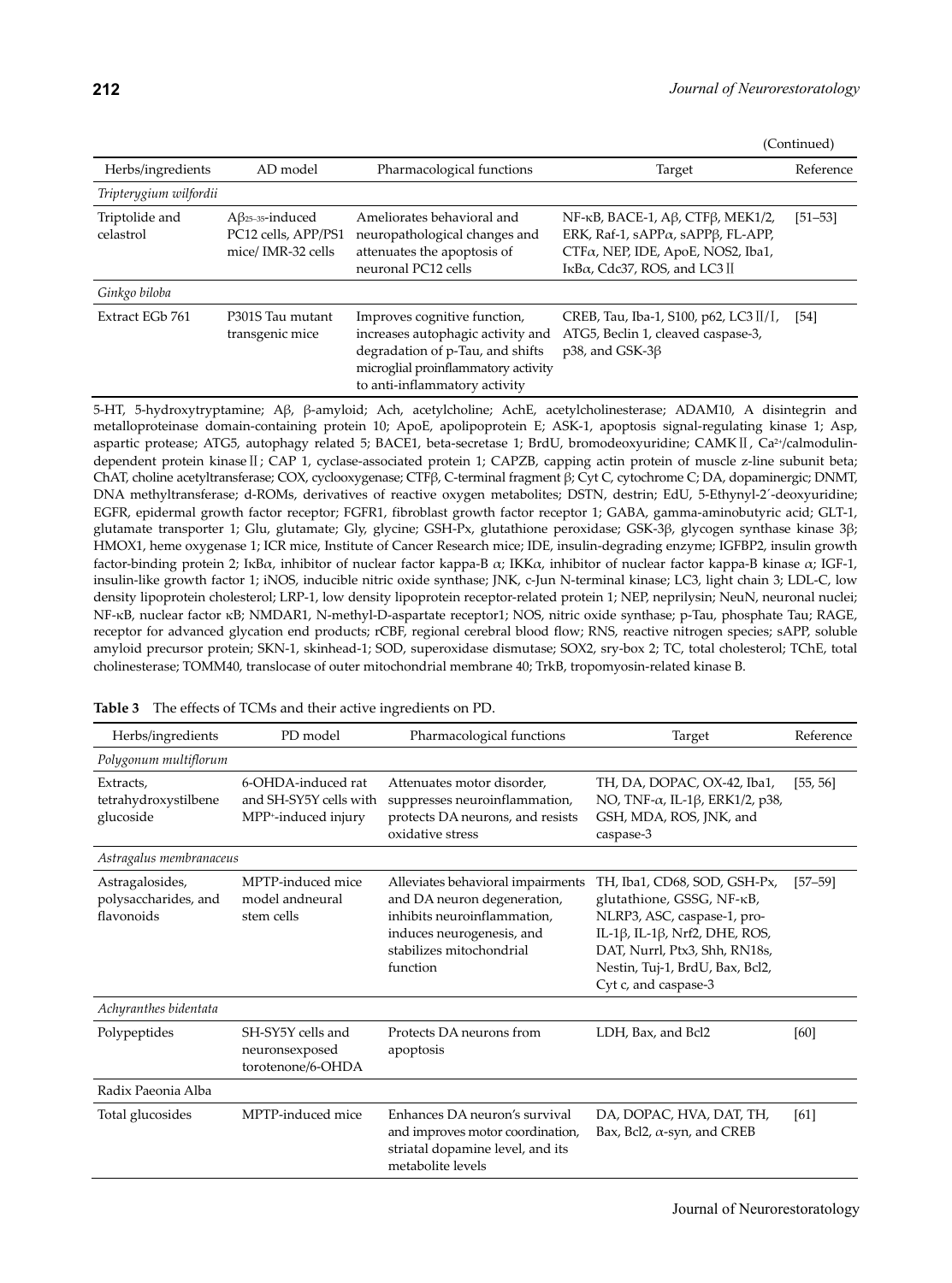| (Continued) |
|-------------|
|-------------|

| Herbs/ingredients                   | PD model                                 | Pharmacological functions                                                                                                  | Target                                                                                                         | Reference |
|-------------------------------------|------------------------------------------|----------------------------------------------------------------------------------------------------------------------------|----------------------------------------------------------------------------------------------------------------|-----------|
| Green tea                           |                                          |                                                                                                                            |                                                                                                                |           |
| (-)-Epigallocatechin-3-<br>gallate  | MPTP-induced mice                        | Restores impaired movement<br>behavior and modulates<br>peripheral immune response                                         | TH, TNF- $\alpha$ , IL-6, CD3, CD4, and<br>CD8                                                                 | [62]      |
| Acanthopanax senticosus             |                                          |                                                                                                                            |                                                                                                                |           |
| Root and rhizome                    | MPTP-induced mouse                       | Inhibits mitochondrial<br>dysfunction                                                                                      | OXPHOS, ROS, ATP, MDA,<br>Parkin, PINK1, DJ-1, $\alpha$ -syn,<br>LRRK2, NDUFV2, MT-ND1,<br>SDHA, and SDHC      | [63]      |
| Ganoderma lucidum                   |                                          |                                                                                                                            |                                                                                                                |           |
| Extracts                            | MPTP-induced mouse                       | Improves locomotor performance<br>and mitochondrial movement<br>dysfunction and protects against<br>the loss of DA neurons | TH, ROS, ATP, NIX, LC3II/I,<br>$AMPK-\alpha$ , mTOR, ULK1, PINK1,<br>Parkin, Cyt C, caspase-3 and<br>caspase-9 | [64]      |
| Radix Glycyrrhizae                  |                                          |                                                                                                                            |                                                                                                                |           |
| Isoliquiritigenin and<br>liquiritin | Transgenic C. elegans<br>PD model NL5901 | Inhibits the amyloid formation of<br>$\alpha$ -syn and extends the life span of<br>C. elegans NL5901                       | $\alpha$ -syn                                                                                                  | [65]      |
| Tripterygium wilfordii              |                                          |                                                                                                                            |                                                                                                                |           |
| Triptolide and celastrol MN9D cells |                                          | Induces autophagy and promotes $\alpha$ -syn, p62, and LC3II/I<br>$\alpha$ -syn clearance                                  |                                                                                                                | [66]      |

AMPK-α, AMP-activated protein kinase-α; α-syn, α-synuclein; DA, dopamine; DAT, dopamine transporter; DHE, dihydroethidium; DOPAC, dihydroxyphenylacetic acid; GSSG, glutathione disulfide; HVA, homovanillic acid; JNK, c-Jun N-terminal kinase; LRRK2, leucine-rich repeat kinase 2; NDUFV2, NADH dehydrogenase ubiquinone flavoprotein 2; Nrf2, nuclear factor erythroid 2-related factor 2; OX-42, anti-CR3 complement receptor; OXPHOS, oxidative phosphorylation; PINK1, PTEN-induced kinase 1; SDHA, succinate dehydrogenase complex flavoprotein subunit A; SDHC, succinate dehydrogenase cytochrome b560 subunit; Shh, sonic hedgehog; ULK1, Unc-51 like autophagy activating kinase 1.

the Bcl-2 family of proteins [68]. The mitochondriamediated apoptosis regulated by the Bcl-2 family proteins is a major apoptotic pathway in mammalian cells [69]. This would explain why many TCM herbal remedies and formulations reverse mitochondrial dysfunction in neurons. Furthermore, astragaloside IV, astragalus polysaccharide, and astraisoflavan isolated from Radix Astragali promote neural stem cell (NSC) proliferation and induce NSC differentiation toward DA neurons by up-regulating sonic hedgehog (Shh), NYRR1, and PTX3 expression [58]. This suggests that TCM is used as an adjuvant therapy in stem cell-based therapies for neurodegenerative diseases owing to the necessity of quality control for the neural progenitor/precursor cells cultured *in vitro* prior to clinical usage [70]. Thus, some TCMs can

reduce neuronal apoptosis and promote NSC differentiation toward neurons.

### **3.2 Enhanced NTF secretion**

NTFs are a series of secreted proteins that exhibit multiple effects on neural cell functioning, and their critical roles in the development, survival, and homeostasis of the central nervous system have been extensively investigated [71]. Importantly, a broad range of NTFs have been used to induce neurogenesis in the adult subventricular zone. Zigova et al. found that the generation and growth of new neurons were promoted through the infusion of exogenous brain-derived neurotrophic factor (BDNF) into the lateral ventricle oftheadult rat brain for 12 days [72]. Moreover, glial cell line-derived neurotrophic factor (GDNF),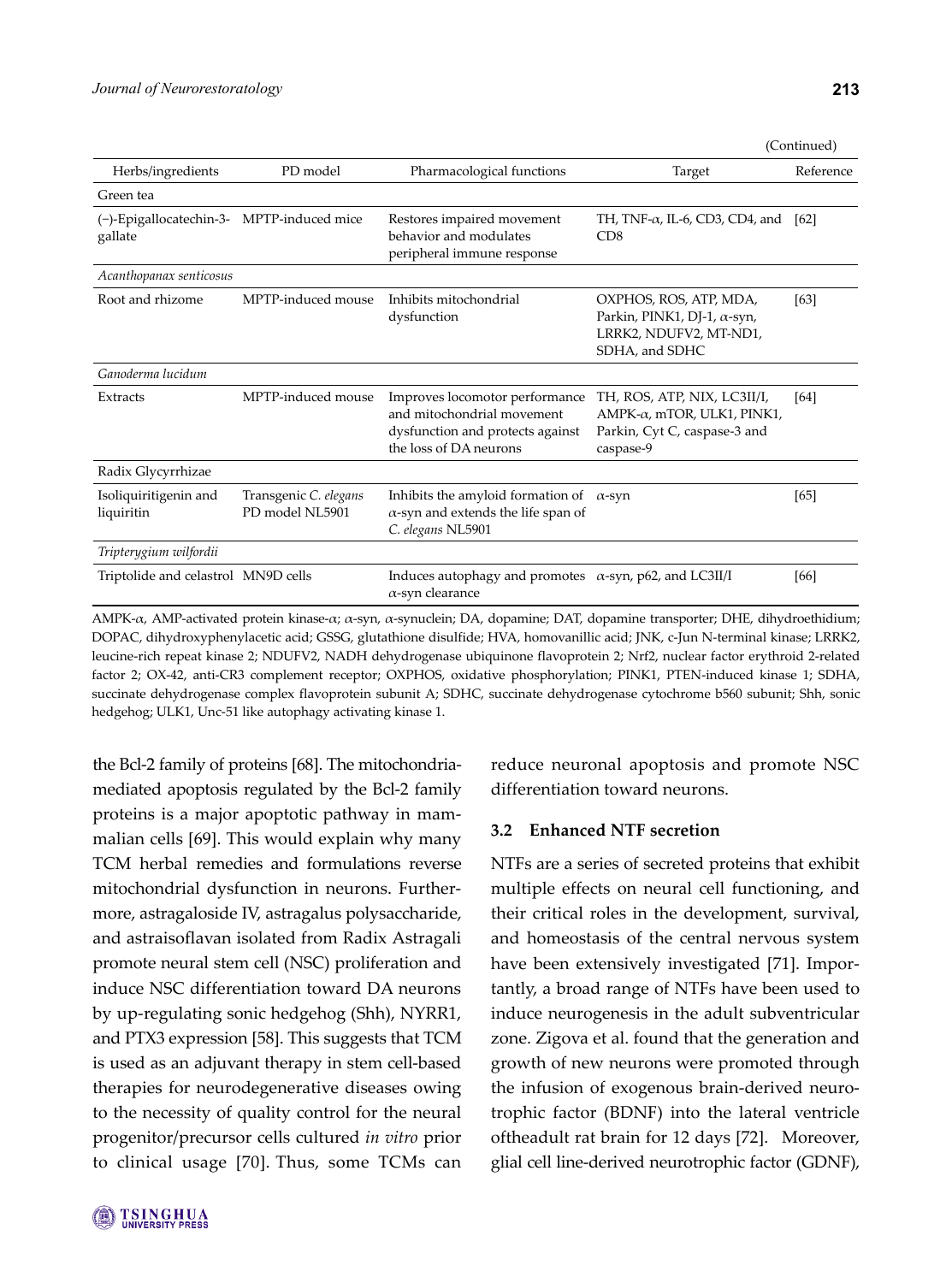basic fibroblast growth factor, and neurotrophin-3 have been reported to enhance neurogenesis in adults [73, 74]. Furthermore, the induction of neurogenesis, ectopic expression, or continuous intracerebral infusion of NTFs such as GDNF and nerve growth factor (NGF) were demonstrated to increase the survival of neurons following acute or chronic brain damage, which suggested a potential application in the treatment of multiple neurodegenerative diseases [75–77]. In a study, immunofluorescence imaging, real-time polymerase chain reaction, and western blot analysis revealed that the Jia-Jian-Di-Huang-Yin-Zi decoction reversed the loss of GDNF-positive cells and improved GDNF expression in MPTP-lesioned mice. These effects might be related to the neuroprotection of DA neurons [19]. In another study, Kim et al. found that the ginsenosides Rg5 and Rh3 improved BDNF expression inscopolamine-induced male Institute of Cancer Research (ICR) mice, which may be responsible for alleviating memory deficits [38]. Furthermore, α-asarone and β-asarone derived from *Acorus tatarinowii* have been shown to increase the expression and secretion of NTFs, such as NGF, BDNF, and GDNF, in astrocytes [78]. Thus, TCMs targeting NTFs are potential candidates for use as new therapeutic agents against neurodegenerative diseases.

# **3.3 Regulation of immunomodulation and neuroinflammation**

Neurodegeneration, a hallmark of AD and PD, is frequently associated with the modulation of immune and neuroinflammatory responses. Neuroinflammation refers to the inflammation occurring in nervous tissue and encompasses arange of chronic, proinflammatory, and immune response processes observed in various neurodegenerative diseases. Cumulative data indicate that inflammation plays an important role in the development of some neurodegenerative diseases.

The key innate immune cells in the central nervous system (CNS) are microglia, astrocytes, and oligodendrocytes. Increased microglial activation and astrocytes were found in post-mortem AD brains, whereas post-mortem PD brains showed more activated microglia, astrogliosis, and infiltrated lymphocytes [79, 80]. The expression of various proinflammatory mediators such as chemokines and cytokines surrounding plaques in AD and that in the blood and cerebrospinal fluid in PD were also found to increase [79, 80]. In addition, various inflammation-associated substances have caused damage to neurogenesis, which leads to blockage of the endogenous tissue repair mechanisms [81].These findings suggested that neurodegeneration in AD and PD may be halted or even reversed via switching of the immune reaction toward the anti-inflammatory phenotype [82]. The inflammatory response in the CNS differs from that found in the rest of the body and is primarily triggered and maintained by different polarization of the microglia, which are macrophages residing in the brain and spinal cord. Under normal physiological conditions, the resting state of microglial cells serves to maintain tissue homeostasis by producing NTFs and anti-inflammatory mediators [79]. Additional circulating immune cells could also be recruited into the CNS by microglial cells via the blood– brain barrier following activation by a pathogenic infection or a brain injury. Microglial cells can also respond to microenvironmental alterations by acquiring functions of phagocytosis and mediating neuroinflammation via secretion of proinflammatory mediators and reactive oxygen species (ROS) [81]. Consequently, the excessive activation of proinflammatory phenotypes caused by microglia can lead to chronic inflammation and consequently accelerate oxidative stress and apoptosis induced death oftheneurons. An *in vivo* study showed that optimized Yinxieling formula inhibited the activation of microglia and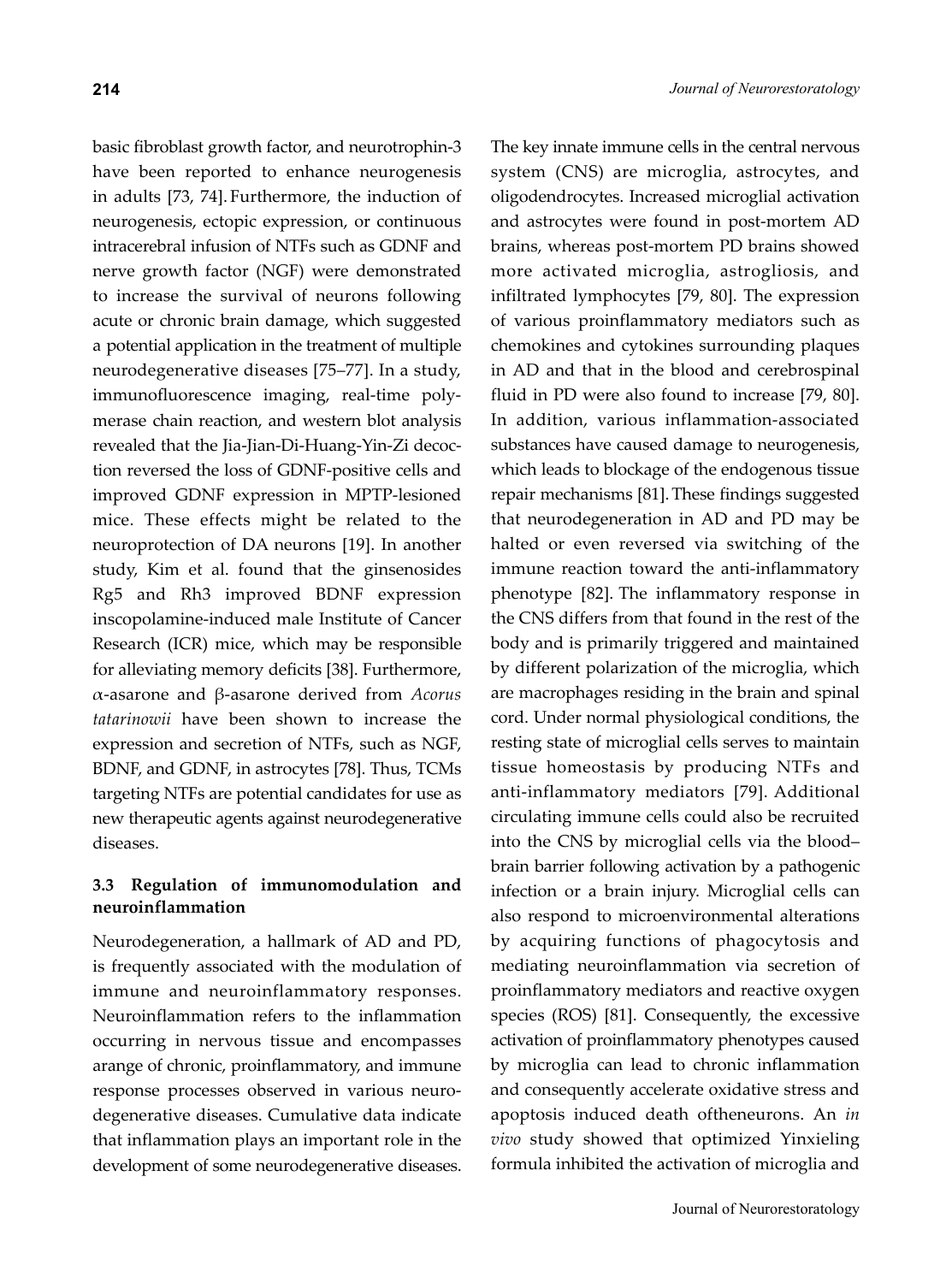suppressed the secretion of proinflammatory cytokines in the MPTP-induced PD mouse models via down-regulation of the NF-κB signaling pathway, which protected the DA neurons from immune-mediated death [21]. Similar effects were found in an Aβ1–42-induced AD mouse model treated with an *A. oxyphylla*–*Schisandra chinensis*  herbal formulation and an LPS-induced AD mouse model treated with Nootkatone derived from *A. oxyphylla* [29, 31]. Furthermore, in addition to the inhibition of the NF-κB signaling pathway, astragaloside IV isolated from *A. membranaceus* showed anti-inflammatory and antioxidant properties in the MPTP-induced PD mouse model through the activation of the Nrf2 pathway [57]. The Nrf2 pathway inhibits activation of the NF-κB pathway by reducing ROS and preventing  $I\kappa B\alpha$ degradation, whereas the NF-κB pathway antagonizes the Nrf2 pathway by competing for the binding domain of the Nrf2-antioxidant response element [83, 84]. Therefore, these pathways negatively regulate each other, and achieving a balance between them is crucial for redox homeostasis in healthy cells. Thus, because TCMs target multiple sites, they could be beneficial for regulating the crosstalk between these two pathways. Moreover, *G. biloba* extract EGb 761 shifted proinflammatory to anti-inflammatory activation in the AD model of the P301S Tau mutant transgenic mice [54]. This suggested that EGb 761 may be used in the monocytes/macrophages cell-based technologies through the activation of anti-inflammatory cells *in vitro* because anti-inflammatory M2 macrophages successfully improved neurological functioning of patients with severe cerebral palsy (CP) [85].The effects of TCM on immunomodulation and neuroinflammation observed in the *in vivo* study are similarto theeffects of different TCMs demonstrated *in vitro*, which are summarized in Table 4. There are far fewer studies on oligodendrocytes than those on astrocytes and microglia. Oligodendrocytes are key innate immune cells

in the CNS and also function in response to CNS injury and diseases by producing poor-quality myelin or contributing to the inadequate repair of myelin. Therefore, it is essential to further explore the immunoregulatory effects of TCMs on oligodendrocytes.

### **3.4 Clearance of protein aggregates**

Inclusion bodies containing abnormally aggregated proteins exist widely in various neurodegenerative diseases, which suggested that protein aggregation played a critical role in the onset of neurodegeneration [92]. PD is characterized by the intraneuronal formation of inclusions called Lewy bodies in the substantia nigra, which mainly comprise misfolded α-syn protein. Triplication of the α-syn-encoding *SNCA* gene has been implicated in PD [93]. Typically, AD involves extracellular amyloid plaques predominantly comprising Aβ peptide and intracellular neurofibrillary tangles, which include the phosphorylated Tau protein. Amyloid plaque formation is the main causative factor for AD pathology based on the theory of amyloid cascade [94]. Therefore, reducing abnormal protein aggregates or increasing the elimination of aggregated proteins is a promising therapy for AD and PD. Shaoyao-Gancao Tang, a popularly used TCM formulation, reduces Tau aggregation in the cell model of tauopathy, thus contributing to the reduction of neuronal apoptosis through suppression, oxidative stress, and proinflammatory activities [25]. Furthermore, *A. oxyphylla* extracts inhibit Aβ accumulation in both LPS- and Aβ-induced AD mouse models [28, 30, 31]. Furthermore, treatment with triptolide derived from *T. wilfordii* has been shown to promote  $\alpha$ -synclearance by autophagy induction in the neuronal cells transfected with A53T mutant [66]. Protein clearance through the autophagy-lysosomal pathway was also observed in the AD model of P301S Tau mutant transgenic mice following the administration of EGb761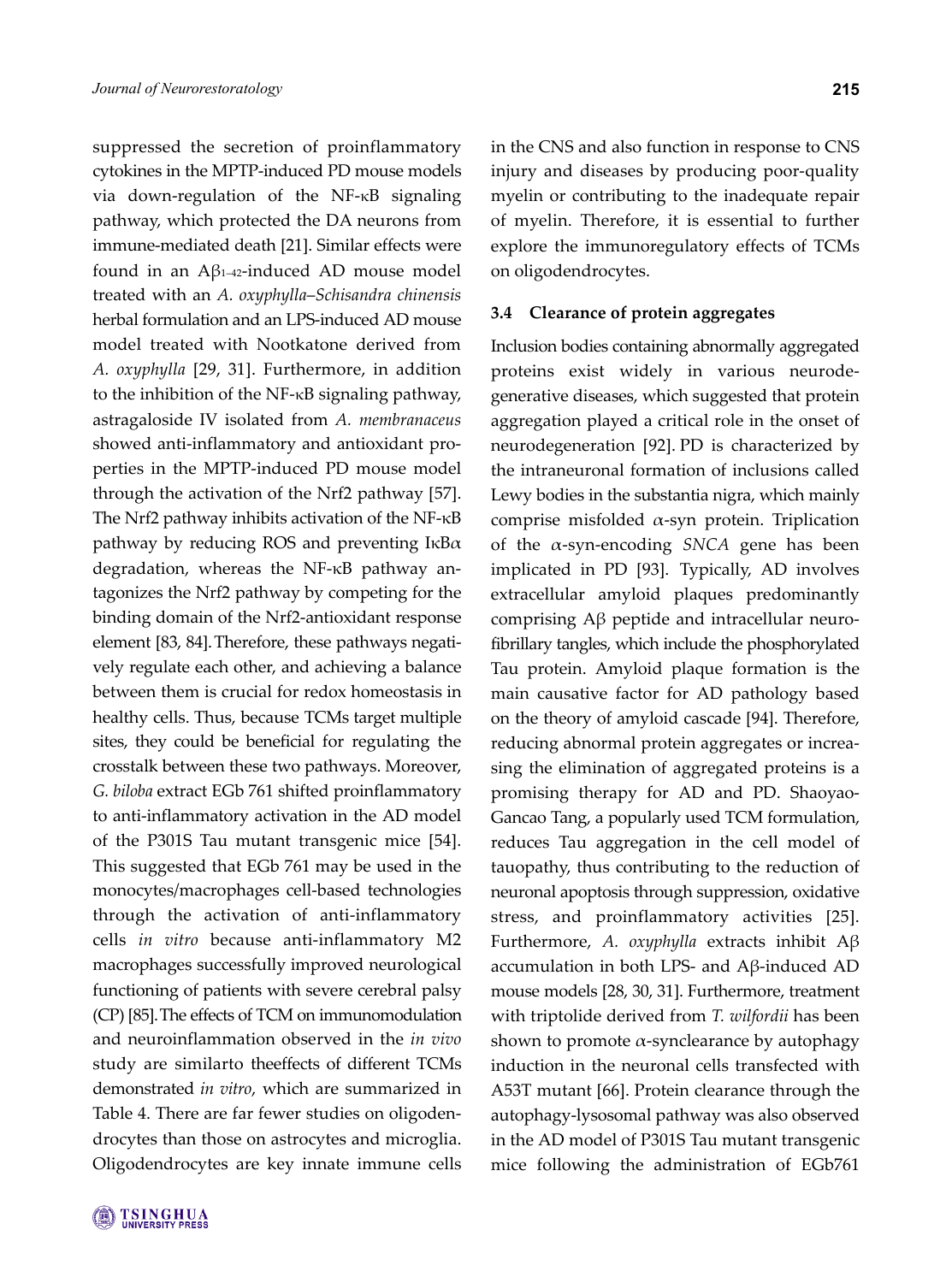| Herbs/ingredients                      | Cell type                       | Pharmacological functions                                                                                | Target                                                                                                                                                                       | Reference |  |  |
|----------------------------------------|---------------------------------|----------------------------------------------------------------------------------------------------------|------------------------------------------------------------------------------------------------------------------------------------------------------------------------------|-----------|--|--|
|                                        | Rhizoma Acori Tatarinowii       |                                                                                                          |                                                                                                                                                                              |           |  |  |
| $\alpha$ / $\beta$ -asarone<br>and oil | Astrocytes                      | Increases both the synthesis and<br>release of NTFs and prevents<br>oxidative stress-induced cell injury | NGF, GDNF, BDNF, CREB, ERK, PKA,<br>ROS, ARE, GCLC, GCLM, NQO1, GST,<br>and AKT                                                                                              | [78, 86]  |  |  |
| Ginkgo biloba                          |                                 |                                                                                                          |                                                                                                                                                                              |           |  |  |
| Extract EGb761                         | Primary rat<br>microglia        | Reduces neuroinflammatory<br>activation                                                                  | PGE <sub>2</sub> , 8-iso-PGF <sub>2<math>\alpha</math></sub> , TNF- $\alpha$ , IL-1 $\beta$ , IL-6,<br>COX-1, COX-2, mPGES-1, cPLA2, p38,<br>ERK, JNK, and $I\kappa B\alpha$ | $[87]$    |  |  |
| Ganoderma lucidum                      |                                 |                                                                                                          |                                                                                                                                                                              |           |  |  |
| Polysaccharides                        | BV2/ primary<br>mouse microglia | Down-regulates LPS- and<br>$A\beta$ -induced neuroinflammation                                           | IL-1 $\beta$ , IL-6, iNOS, TGF $\beta$ , Arg1, and<br>$MCP-1$                                                                                                                | [88]      |  |  |
| Polygonum multiflorum                  |                                 |                                                                                                          |                                                                                                                                                                              |           |  |  |
| CRPE56IGIH                             | Primary mouse<br>microglia      | Suppresses LPS-induced<br>neuroinflammatory responses                                                    | iNOS, COX-2, HO-1, Nrf2, HO-1, NQO-1,<br>c-Jun, c-Fos, NF-κΒ, ΙκΒα, ERK, JNK, p38,<br>STAT1, STAT3, NO, PGE2, TNF- $\alpha$ , IL-6,<br>ROS, ARE, AMPK, LKB1, and CaMKII      | [89]      |  |  |
| Psoralea corylifolia                   |                                 |                                                                                                          |                                                                                                                                                                              |           |  |  |
| Corylin                                | BV2 microglia                   | Inhibits neuroinflammationby<br>inhibiting the activation of NLRP3<br>inflammasome                       | NO, iNOS, COX-2, TNF- $\alpha$ , IL-6, ERK,<br>JNK, p38, IL-1 $\beta$ , NLRP3, ASC, and<br>caspase-1                                                                         | [90]      |  |  |
| Royal jelly                            |                                 |                                                                                                          |                                                                                                                                                                              |           |  |  |
| Total royal jelly                      | BV2 microglia                   | Suppresses inflammatory damage                                                                           | iNOS, COX-2, TNF- $\alpha$ , IL-6, HO-1,<br>MCP-1, IL-1 $\beta$ , I <sub>K</sub> B $\alpha$ , ERK, JNK, and p38                                                              | $[91]$    |  |  |

**Table 4** The effects of TCMs on neuroinflammation.

Arg1, arginase-1; cPLA2, cytosolic phospholipase A2; GCLC, glutamate-cysteine ligase catalytic; GCLM, glutamate-cysteine ligase modifier subunit; LKB1, liver kinase B1MCP-1, monocyte chemoattractant protein-1; mPGES-1, microsomal prostaglandin E2 synthase; NQO1, NAD(P)H dehydrogenase (quinone)-1; PGE2, prostaglandin E2; PKA, protein kinase A; STAT, signal transducer and activator of transcription.

extract obtained from *G. biloba* [54]. Autophagy is a complex multistep process involved in the delivery of cellular substrates to lysosomes for bulk degradation. Autophagy deficiency in mice is known to cause behavioral dysfunction, progressive deficits in motor function, and accumulation of polyubiquitinated cytoplasmic inclusion bodies in neurons [95, 96]. Therefore, the autophagy pathway is thought to be an ideal target for treating neurodegenerative diseases.

# **4 Conclusion**

This review highlights recent findings on the roles of a range of TCMs or their extracts in

AD and PD treatment. Both AD and PD have multifactorial pathogenesis involving neuronal cells and immune cells or other components of the cellular microenvironment. This explains why some current drugs that are effective against a single target are unable to retard disease progression. To this end, TCMs may be more suitable because they operate against multiple targets; therefore, they are receiving increasing attention for application in the treatment of neurodegenerative diseases.

Recent studies combining modern neuropharmacology, advanced isolation, and analysis technologies have been popular in these past decades and have revealed various mechanisms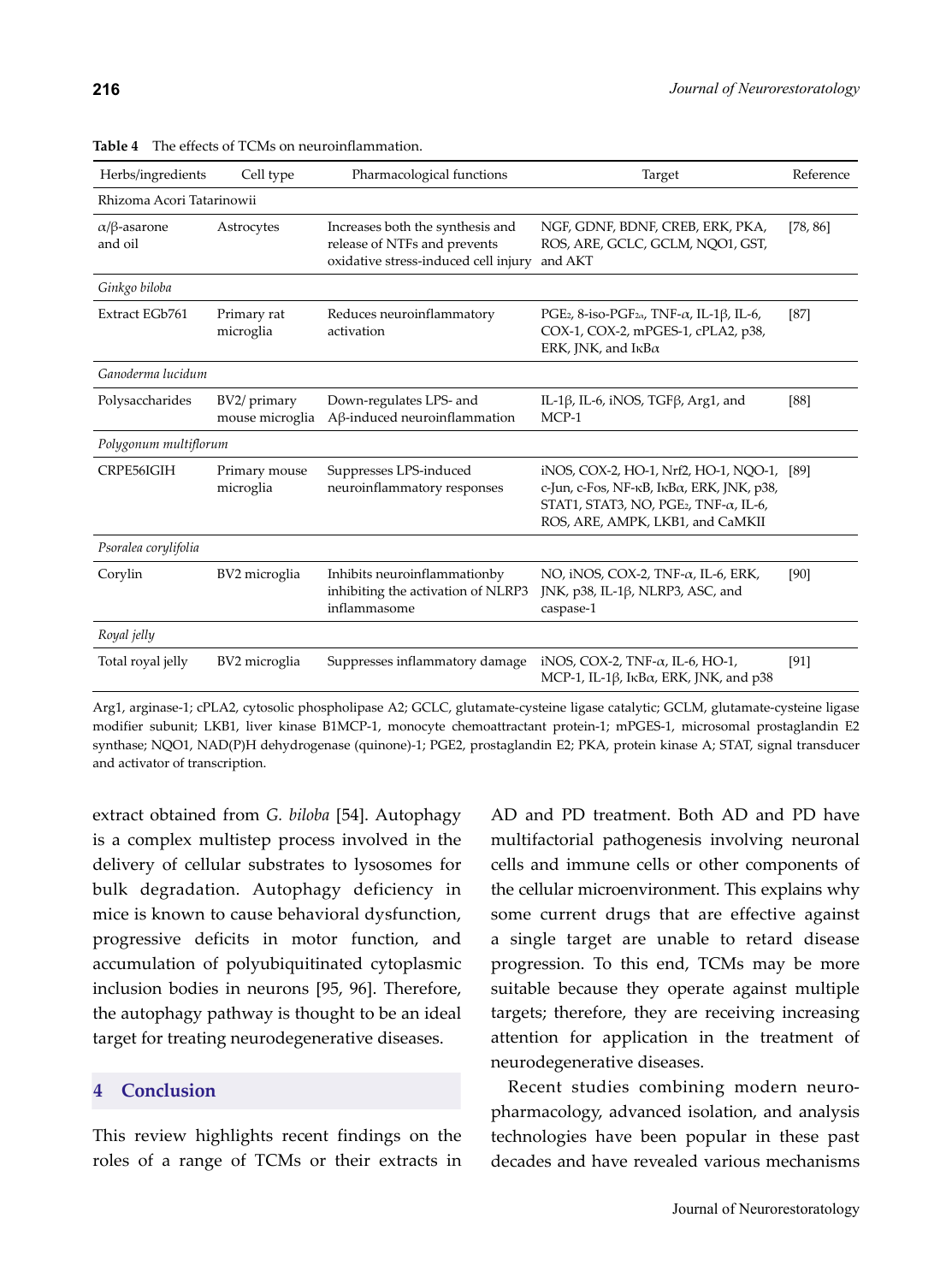underlying the effects of TCMs. These mechanisms include enhancement of neurogenesis, triggering of NTF secretion, inhibition of neuroinflammation, and clearance of protein aggregates, all of which are summarized in this review. Notably, many studies have focused on individual active ingredients of TCMs. However, the clinical application of TCMs is always in the form of formulas. Therefore, randomized controlled trials of TCM formulas in line with the consolidated standards of reporting trials are necessary for breakthroughs in therapeutic strategies against neurodegenerative diseases.

# **Conflict of interests**

All contributing authors have no conflicts of interest related to this paper.

# **References**

- [1] De Pablo-Fernández E, Lees AJ, Holton JL, et al. Prognosis and neuropathologic correlation of clinical subtypes of parkinson disease. *JAMA Neurol*. 2019, **76**(4): 470–479.
- [2] Zetterberg H, Schott JM. Biomarkers for Alzheimer's disease beyond amyloid and tau. *Nat Med*. 2019, **25**(2): 201–203.
- [3] Hardy J, Selkoe DJ. The amyloid hypothesis of Alzheimer's disease: progress and problems on the road to therapeutics. *Science*. 2002, **297**(5580): 353– 356.
- [4] de Lau LM, Breteler MM. Epidemiology of Parkinson's disease. *Lancet Neurol*. 2006, **5**(6): 525–535.
- [5] Spillantini MG, Crowther RA, Jakes R, et al. Filamentous alpha-synuclein inclusions link multiple system atrophy with Parkinson's disease and dementia with Lewy bodies. *Neurosci Lett*. 1998, **251**(3): 205– 208.
- [6] Finkel SI. Effects of rivastigmine on behavioral and psychological symptoms of dementia in Alzheimer's disease. *Clin Ther*. 2004, **26**(7): 980–990.
- [7] Lee JH, Jeong SK, Kim BC, et al. Donepezil across the spectrum of Alzheimer's disease: dose optimization and clinical relevance. *Acta Neurol Scand*. 2015,

**131**(5): 259–267.

- [8] Bastide MF, Meissner WG, Picconi B, et al. Pathophysiology of L-dopa-induced motor and non-motor complications in Parkinson's disease. *Prog Neurobiol*. 2015, **132**: 96–168.
- [9] Bonuccelli U, Colzi A, Del Dotto P. Pergolide in the treatment of patients with early and advanced Parkinson's disease. *Clin Neuropharmacol*. 2002, **25**(1): 1–10.
- [10] Le WD, Jankovic J. Are dopamine receptor agonists neuroprotective in Parkinson's disease? *Drugs Aging*. 2001, **18**(6): 389–396.
- [11] Still J. Use of animal products in traditional Chinese medicine: environmental impact and health hazards. *Complement Ther Med*. 2003, **11**(2): 118–122.
- [12] Wu TY, Chen CP, Chen CP, et al. Traditional Chinese medicines and Alzheimer's disease. *Taiwan J Obstet Gynecol*. 2011, **50**(2): 131–135.
- [13] Pallàs M, Porquet D, Vicente A, et al. Resveratrol: new avenues for a natural compound in neuroprotection. *Curr Pharm Des*. 2013, **19**(38): 6726–6731.
- [14] Tachjian A, Maria V, Jahangir A. Use of herbal products and potential interactions in patients with cardiovascular diseases. *J Am Coll Cardiol*. 2010, **55**(6): 515–525.
- [15] Hopkins AL. Network pharmacology: the next paradigm in drug discovery. *Nat Chem Biol*. 2008, **4**(11): 682–690.
- [16] Solanki I, Parihar P, Parihar MS. Neurodegenerative diseases: From available treatments to prospective herbal therapy. *Neurochem Int*. 2016, **95**: 100–108.
- [17] Gao SY, Lin JW, Wang TQ, et al. Qingxin Kaiqiao Fang ameliorates memory impairment and inhibits apoptosis in APP/PS1 double transgenic mice through the MAPK pathway. *Drug Des Devel Ther*. 2019, **13**: 459–475.
- [18] Gong GW, Qi BH, Liang YT, et al. Danggui Buxue Tang, an ancient Chinese herbal decoction, protects β-amyloid-induced cell death in cultured cortical neurons. *BMC Complement Altern Med*. 2019, **19**(1): 9.
- [19] Shi R, Zhang SS, Cheng GQ, et al. Ginsenoside Rg1 and acori graminei rhizoma attenuates neuron cell apoptosis by promoting the expression of miR-873-5p in Alzheimer's disease. *Neurochem Res*. 2018, **43**(8): 1529–1538.
- [20] Mo YS, Xu EJ, Wei RR, et al. Bushen-yizhi formula alleviates neuroinflammation via inhibiting NLRP3

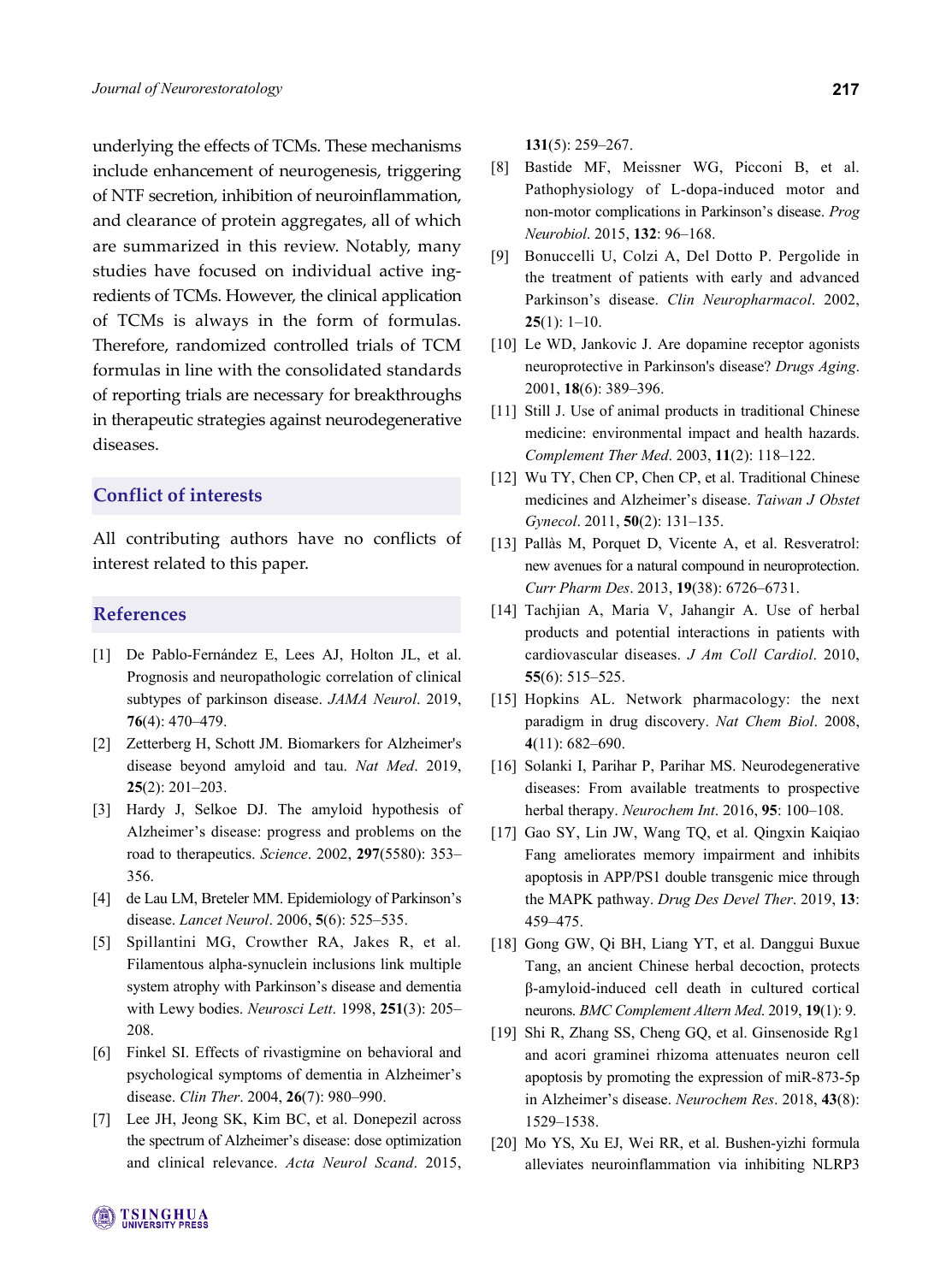inflammasome activation in a mouse model of Parkinson's disease. *Evid Based Complement Alternat Med*. 2018, **2018**: 3571604.

- [21] Wei RR, OuYang J, Lin WX, et al. Curative antiinflammatory properties of Chinese optimized yinxieling formula in models of Parkinson's disease. *Evid Based Complement Alternat Med*. 2018, **2018**: 6142065.
- [22] Bao XX, Ma HH, Ding H, et al. Preliminary optimization of a Chinese herbal medicine formula based on the neuroprotective effects in a rat model of rotenone-induced Parkinson's disease. *J Integr Med*. 2018, **16**(4): 290–296.
- [23] Li ZG, Lam KYC, Liu XY, et al. A Chinese herbal preparation, Xiao-Er-An-Shen decoction, exerts neuron protection by modulation of differentiation and antioxidant activity in cultured PC12 cells. *Evid Based Complement Alternat Med*. 2018, **2018**: 8670421.
- [24] Yan L, Wei M, Gong AG, et al. A modified Chinese herbal decoction (Kai-Xin-San) promotes NGF-induced neuronal differentiation in PC12 cells via up-regulating trk A signaling. *Front Cell Dev Biol*. 2017, **5**: 118.
- [25] Chen IC, Lin TH, Hsieh YH, et al. Formulated Chinese medicine Shaoyao Gancao Tang reduces tau aggregation and exerts neuroprotection through anti-oxidation and anti-inflammation. *Oxid Med Cell Longev*. 2018, **2018**: 9595741.
- [26] Cao C, Xiao JY, Liu MQ, et al. Active components, derived from Kai-Xin-San, a herbal formula, increase the expressions of neurotrophic factor NGF and BDNF on mouse astrocyte primary cultures via cAMPdependent signaling pathway. *J Ethnopharmacol*. 2018, **224**: 554–562.
- [27] Zhu CY, Xu QH, Mao ZY, et al. The Chinese medicine Wu-Tou decoction relieves neuropathic pain by inhibiting hippocampal microglia activation. *Sci Rep*. 2018, **8**(1): 12292.
- [28] He BS, Xu FX, Yan TX, et al. Tectochrysin from *Alpinia* Oxyphylla Miq. alleviates Aβ<sub>1-42</sub> induced learning and memory impairments in mice. *Eur J Pharmacol*. 2019, **842**: 365–372.
- [29] Qi Y, Cheng XH, Jing HT, et al. Effect of *Alpinia oxyphylla*-*Schisandra chinensis* herb pair on inflammation and apoptosis in Alzheimer's disease mice model. *J Ethnopharmacol*. 2019, **237**: 28–38.
- [30] Wang YL, Wang MS, Fan KY, et al. Protective effects of Alpinae Oxyphyllae Fructus extracts on lipopolysaccharide-induced animal model of Alzheimer's disease. *J Ethnopharmacol*. 2018, **217**: 98–106.
- [31] Wang YL, Wang MS, Xu MJ, et al. Nootkatone, a neuroprotective agent from Alpiniae Oxyphyllae Fructus, improves cognitive impairment in lipopolysaccharideinduced mouse model of Alzheimer's disease. *Int Immunopharmacol*. 2018, **62**: 77–85.
- [32] He BS, Xu FX, Xiao F, et al. Neuroprotective effects of nootkatone from Alpiniae oxyphyllae Fructus against amyloid-β-induced cognitive impairment. *Metab Brain Dis*. 2018, **33**(1): 251–259.
- [33] Zhou L, Huang PP, Chen LL, et al. *Panax notoginseng* saponins ameliorate Aβ-mediated neurotoxicity in *C. Elegans* through antioxidant activities. *Evid Based Complement Alternat Med*. 2019, **2019**: 7621043.
- [34] Liu SZ, Cheng W, Shao JW, et al. Notoginseng saponin Rg1 prevents cognitive impairment through modulating APP processing in Aβ1-42-injected rats. *Curr Med Sci*. 2019, **39**(2): 196–203.
- [35] Zhang BB, Hu XL, Wang YY, et al. Neuroprotective effects of dammarane-type saponins from *Panax notoginseng* on glutamate-induced cell damage in PC12 cells. *Planta Med*. 2019, **85**(9/10): 692–700
- [36] Huang JL, Feng YQ, Bai LR, et al. Fraction n-butanol of *Radix notoginseng* protects PC12 cells from Aβ25-35 induced cytotoxicity and alleviates cognitive deficits in SAMP8 mice by attenuating oxidative stress and Aβ accumulation. *Evid Based Complement Alternat Med*. 2017, **2017**: 8469754.
- [37] Zhang Y, Pi ZF, Song FR, et al. Ginsenosides attenuate d-galactose- and AlCl<sub>3</sub>-inducedspatial memory impairment by restoring the dysfunction of the neurotransmitter systems in the rat model of Alzheimer's disease. *J Ethnopharmacol*. 2016, **194**: 188–195.
- [38] Kim EJ, Jung IH, van Le TK, et al. Ginsenosides Rg5 and Rh3 protect scopolamine-induced memory deficits in mice. *J Ethnopharmacol*. 2013, **146**(1): 294–299.
- [39] Luo HM, Hu JT, Wang Y, et al. *In vivo* and *in vitro* neuroprotective effects of *Panax ginseng* glycoproteins. *Int J Biol Macromol*. 2018, **113**: 607–615.
- [40] Pan YM, Xu JQ, Jin P, et al. Royal jelly ameliorates behavioral deficits, cholinergic system deficiency, and autonomic nervous dysfunction in ovariectomized cholesterol-fed rabbits. *Molecules*. 2019, **24**(6): E1149.
- [41] Pan YM, Xu JQ, Chen C, et al. Royal jelly reduces cholesterol levels, ameliorates Aβ pathology and enhances neuronal metabolic activities in a rabbit model of Alzheimer's disease. *Front Aging Neurosci*. 2018, **10**: 50.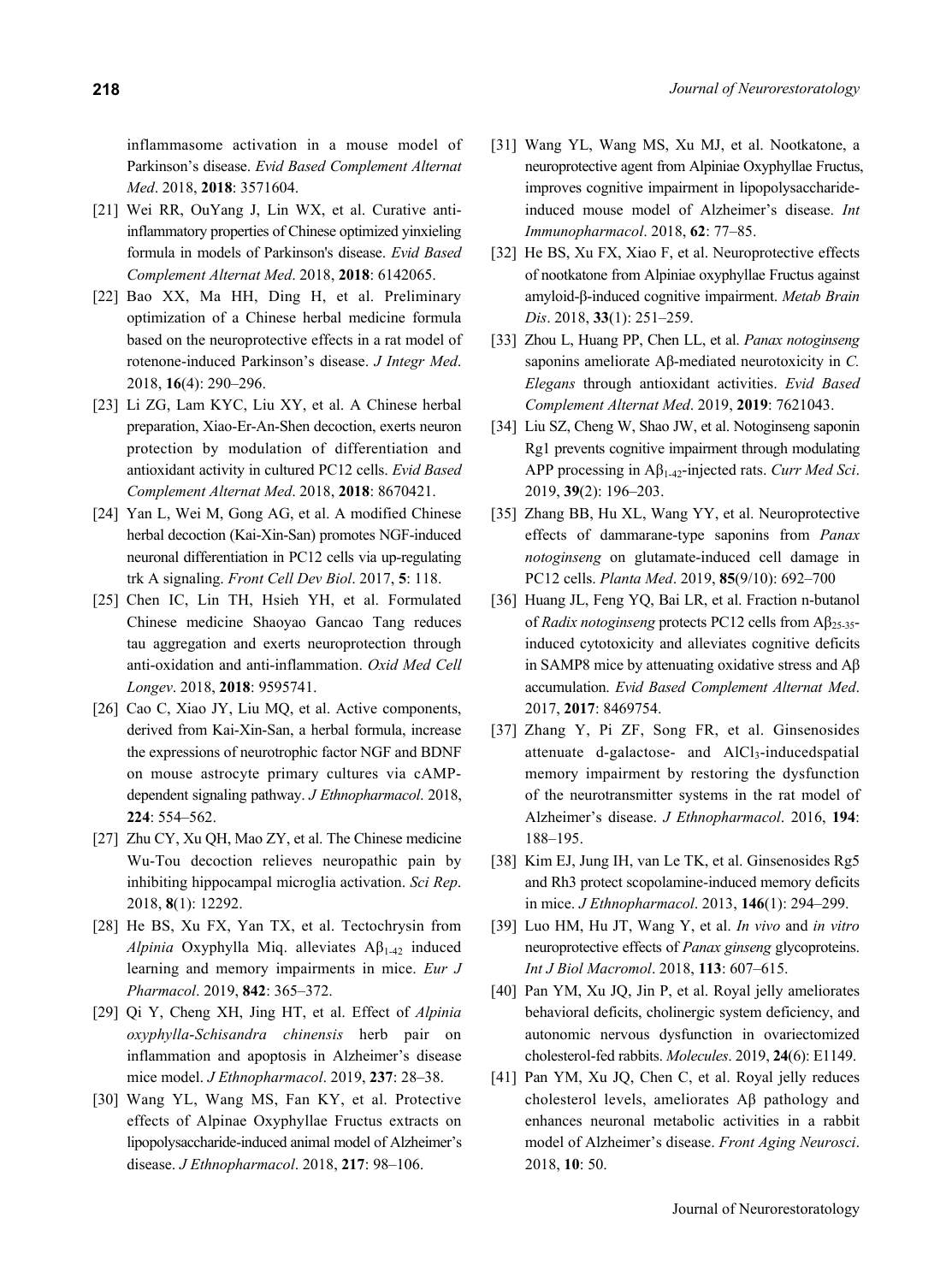- [42] Zhang XX, Wang X, Hu XH, et al. Neuroprotective effects of a *Rhodiola crenulata* extract on amyloid-β peptides  $(A\beta_{1-42})$ -induced cognitive deficits in rat models of Alzheimer's disease. *Phytomedicine*. 2019, **57**: 331–338.
- [43] Tang H, Wang J, Zhao L, et al. *Rhodiola rosea* L extract shows protective activity against Alzheimer's disease in 3xTg-AD mice. *Trop J Pharm Res*. 2017, **16**(3): 509.
- [44] Wang JM, Qu ZQ, Wu JL, et al. Mitochondrial protective and anti-apoptotic effects of *Rhodiola crenulata* extract on hippocampal neurons in a rat model of Alzheimer's disease. *Neural Regen Res*. 2017, **12**(12): 2025–2034.
- [45] Huang SC, Mao JX, Ding K, et al. Polysaccharides from *Ganoderma lucidum* promote cognitive function and neural progenitor proliferation in mouse model of Alzheimer's disease. *Stem Cell Reports*. 2017, **8**(1): 84–94.
- [46] Lai GX, Guo YR, Chen DL, et al. Alcohol extracts from *Ganoderma lucidum* delay the progress of Alzheimer's disease by regulating DNA methylation in rodents. *Front Pharmacol*. 2019, **10**: 272.
- [47] Xu QX, Hu Y, Li GY, et al. Multi-target anti-alzheimer activities of four prenylated compounds from *Psoralea fructus*. *Molecules*. 2018, **23**(3): E614.
- [48] Chen ZJ, Yang YF, Zhang YT, et al. Dietary total prenylflavonoids from the fruits of *Psoralea* corylifolia L. prevents age-related cognitive deficits and downregulates Alzheimer's markers in SAMP8 mice. *Molecules*. 2018, **23**(1): E196.
- [49] Chiu YJ, Lee CM, Lin TH, et al. Chinese herbal medicine *Glycyrrhiza inflata* reduces Aβ aggregation and exerts neuroprotection through anti-oxidation and anti-inflammation. *Am J Chin Med*. 2018, **46**(7): 1535–1559.
- [50] Ko YH, Kwon SH, Lee SY, et al. Liquiritigenin ameliorates memory and cognitive impairment through cholinergic and BDNF pathways in the mouse *Hippocampus*. *Arch Pharm Res*. 2017, **40**(10): 1209– 1217.
- [51] Xu PJ, Li ZG, Wang H, et al. Triptolide inhibited cytotoxicity of differentiated PC12 cells induced by amyloid-beta<sub>25-35</sub> via the autophagy pathway. *PLoS One*. 2015, **10**(11): e0142719.
- [52] Ning CQ, Mo LM, Chen XW, et al. Triptolide derivatives as potential multifunctional anti-Alzheimer

agents: Synthesis and structure-activity relationship studies. *Bioorg Med Chem Lett*. 2018, **28**(4): 689–693.

- [53] Veerappan K, Natarajan S, Ethiraj P, et al. Inhibition of IKKβ by celastrol and its analogues-an in silico and *in vitro* approach. *Pharm Biol*. 2017, **55**(1): 368–373.
- [54] Qin YR, Zhang Y, Tomic I, et al. *Ginkgo biloba* extract EGb 761 and its specific components elicit protective protein clearance through the autophagy-lysosomal pathway in tau-transgenic mice and cultured neurons. *J Alzheimers Dis*. 2018, **65**(1): 243–263.
- [55] Huang C, Lin FQ, Wang GQ, et al. Tetrahydroxystilbene glucoside produces neuroprotection against 6-OHDAinduced dopamine neurotoxicity. *Oxidative Med Cell Longev*. 2018, **2018**: 1–9.
- [56] Zhu YD, Zhu J, Yang X, et al. *Polygonum* multiflorum extracts protect the  $SH-SY<sub>5</sub>Y$  cells against the oxidative stress injury induced by MPP+. *Int J Neurorehabilitation Eng*. 2016, **3**(5): 2376–0281.
- [57] Yang C, Mo YS, Xu EJ, et al. Astragaloside IV ameliorates motor deficits and dopaminergic neuron degeneration via inhibiting neuroinflammation and oxidative stress in a Parkinson's disease mouse model. *Int Immunopharmacol*. 2019, **75**: 105651.
- [58] Gao H, Dou LR, Shan L, et al. Proliferation and committed differentiation into dopamine neurons of neural stem cells induced by the active ingredients of *Radix* astragali. *Neuroreport*. 2018, **29**(7): 577–582.
- [59] Liu H, Chen S, Guo CJ, et al. *Astragalus* polysaccharide protects neurons and stabilizes mitochondrial in a mouse model of parkinson disease. *Med Sci Monit*. 2018, **24**: 5192–5199.
- [60] Peng S, Xu L, Ma JY, et al. *Achyranthes bidentata* polypeptide protects dopaminergic neurons from apoptosis induced by rotenone and 6-hydroxydopamine. *Neural Regen Res*. 2018, **13**(11): 1981–1987.
- [61] Zheng MZ, Liu CM, Fan YJ, et al. Total glucosides of paeony (TGP) extracted from *Radix* Paeoniae Alba exerts neuroprotective effects in MPTP-induced experimental Parkinsonism by regulating the cAMP/ PKA/CREB signaling pathway. *J Ethnopharmacol*. 2019, **245**: 112182.
- [62] Zhou TT, Zhu MR, Liang ZH. (-)-Epigallocatechin-3-gallate modulates peripheral immunity in the MPTP-induced mouse model of Parkinson's disease. *Mol Med Rep*. 2018, **17**(4): 4883–4888.
- [63] Liu SM, Li XZ, Zhang SN, et al. *Acanthopanax senticosus* protects structure and function of

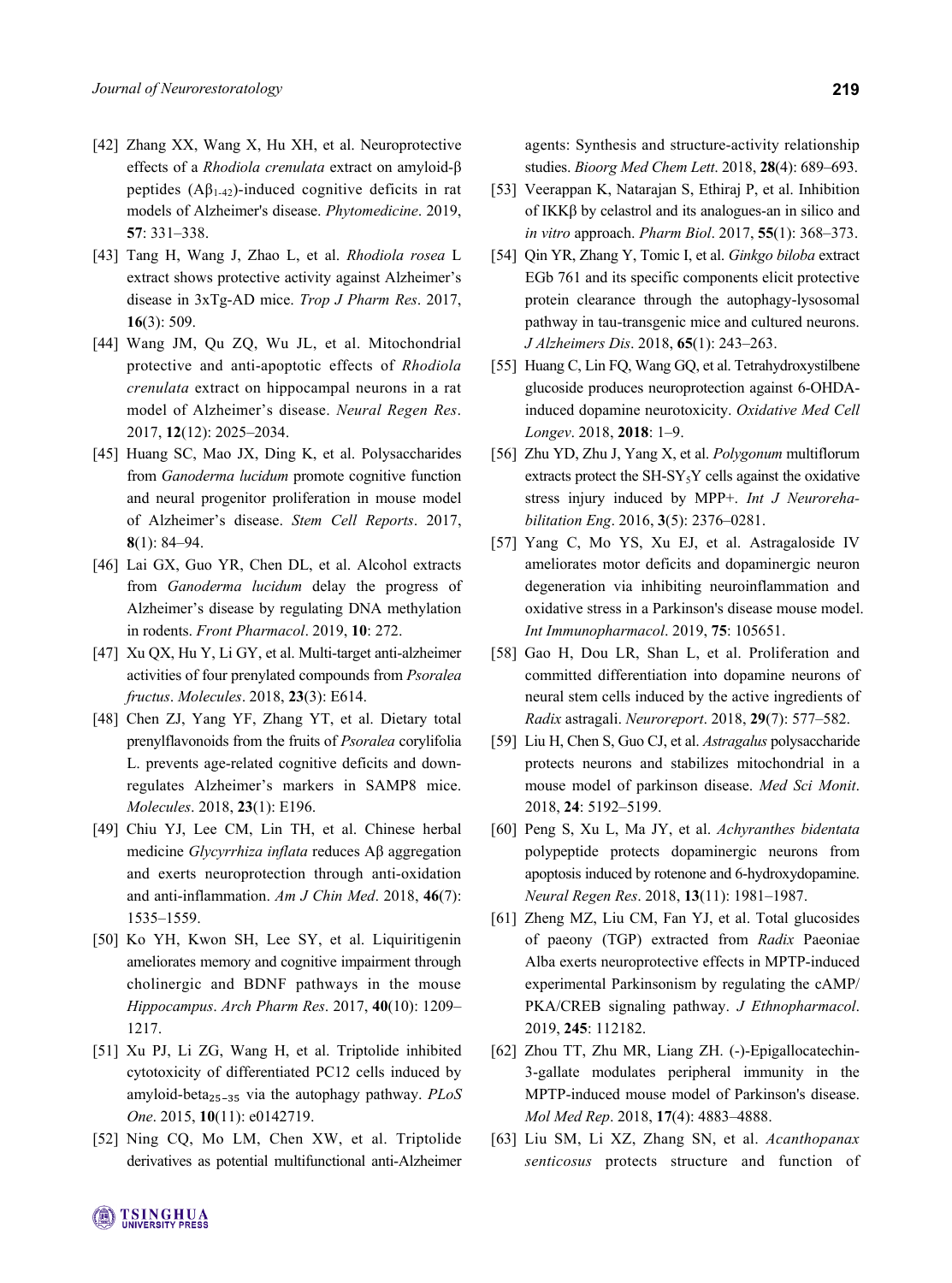mesencephalic mitochondria in a mouse model of Parkinson's disease. *Chin J Integr Med*. 2018, **24**(11): 835–843.

- [64] Ren ZL, Wang CD, Wang T, et al. *Ganoderma lucidum* extract ameliorates MPTP-induced Parkinsonism and protects dopaminergic neurons from oxidative stress via regulating mitochondrial function, autophagy, and apoptosis. *Acta Pharmacol Sin*. 2019, **40**(4): 441–450.
- [65] Liao MY, Zhao YD, Huang LZ, et al. Isoliquiritigenin and liquiritin from *Glycyrrhiza uralensis* inhibit α-synuclein amyloid formation. *RSC Adv*. 2016, **6**(89): 86640–86649.
- [66] Hu GZ, Gong XL, Wang L, et al. Triptolide promotes the clearance of α-synuclein by enhancing autophagy in neuronal cells. *Mol Neurobiol*. 2017, **54**(3): 2361–2372.
- [67] Gorman AM. Neuronal cell death in neurodegenerative diseases: recurring themes around protein handling. *J Cell Mol Med*. 2008, **12**(6A): 2263–2280.
- [68] Cho SG, Choi EJ. Apoptotic signaling pathways: caspases and stress-activated protein kinases. *J Biochem Mol Biol*. 2002, **35**(1): 24–27.
- [69] Wong WW, Puthalakath H. Bcl-2 family proteins: the sentinels of the mitochondrial apoptosis pathway. *IUBMB Life*. 2008, **60**(6): 390–397.
- [70] Feng SQ, Xiao J, Han FB, et al. Neurorestorative clinical application standards for the culture and quality control of neural progenitor/precursor cells (version 2017). *J Neurorestoratol*. 2018, **6**: 65–68.
- [71] Pinton S, Sampaio T, Savall A, et al. Neurotrophic factors in Alzheimer's and Parkinson's diseases: implications for pathogenesis and therapy. *Neural Regen Res*. 2017, **12**(4): 549.
- [72] Zigova T, Pencea V, Wiegand SJ, et al. Intraventricular administration of BDNF increases the number of newly generated neurons in the adult olfactory bulb. *Mol Cell Neurosci*. 1998, **11**(4): 234–245.
- [73] Kobayashi T, Ahlenius H, Thored P, et al. Intracerebral infusion of glial cell line-derived neurotrophic factor promotes striatal neurogenesis after stroke in adult rats. *Stroke*. 2006, **37**(9): 2361–2367.
- [74] Ghosh A, Greenberg ME. Distinct roles for bFGF and NT-3 in the regulation of cortical neurogenesis. *Neuron*. 1995, **15**(1): 89–103.
- [75] Acsadi G, Anguelov RA, Yang HB, et al. Increased survival and function of SOD1 mice after glial cellderived neurotrophic factor gene therapy. *Hum Gene*

*Ther*. 2002, **13**(9): 1047–1059.

- [76] Kromer LF. Nerve growth factor treatment after brain injury prevents neuronal death. *Science*. 1987, **235**(4785): 214–216.
- [77] Fischer W, Wictorin K, Björklund A, et al. Amelioration of cholinergic neuron atrophy and spatial memory impairment in aged rats by nerve growth factor. *Nature*. 1987, **329**(6134): 65–68.
- [78] Lam KYC, Wu QY, Hu WH, et al. Asarones from Acori Tatarinowii Rhizoma stimulate expression and secretion of neurotrophic factors in cultured astrocytes. *Neurosci Lett*. **2019**, 707: 134308.
- [79] Glass CK, Saijo K, Winner B, et al. Mechanisms underlying inflammation in neurodegeneration. *Cell*. 2010, **140**(6): 918–934.
- [80] Nagatsu T, Sawada M. Inflammatory process in Parkinson's disease: role for cytokines. *Curr Pharm Des*. 2005, **11**(8): 999–1016.
- [81] Russo I, Barlati S, Bosetti F. Effects of neuroinflammation on the regenerative capacity of brain stem cells. *J Neurochem*. 2011, **116**(6): 947–956.
- [82] Gao HM, Hong JS. Why neurodegenerative diseases are progressive: uncontrolled inflammation drives disease progression. *Trends Immunol*. 2008, **29**(8): 357–365.
- [83] Sajja RK, Kaisar MA, Vijay V, et al. *In vitro* modulation of redox and metabolism interplay at the brain vascular endothelium: genomic and proteomic profiles of sulforaphane activity. *Sci Rep*. 2018, **8**(1): 12708.
- [84] Buendia I, Michalska P, Navarro E, et al. Nrf2-ARE pathway: an emerging target against oxidative stress and neuroinflammation in neurodegenerative diseases. *Pharmacol Ther*. 2016, **157**: 84–104.
- [85] Chernykh E, Shevela E, Kafanova M, et al. Monocytederived macrophages for treatment of cerebral palsy: a study of 57 cases. *J Neurorestoratol*. 2018, **6**: 41–47.
- [86] Lam KYC, Yao P, Wang HY, et al. Asarone from Acori Tatarinowii Rhizome prevents oxidative stressinduced cell injury in cultured astrocytes: a signaling triggered by Akt activation. *PLoS One*. 2017, **12**(6): e0179077.
- [87] Gargouri B, Carstensen J, Bhatia HS, et al. Antineuroinflammatory effects of *Ginkgo biloba* extract EGb761 in LPS-activated primary microglial cells. *Phytomedicine*. 2018, **44**: 45–55.
- [88] Cai Q, Li YY, Pei G. Polysaccharides from *Ganoderma lucidum* attenuate microglia-mediated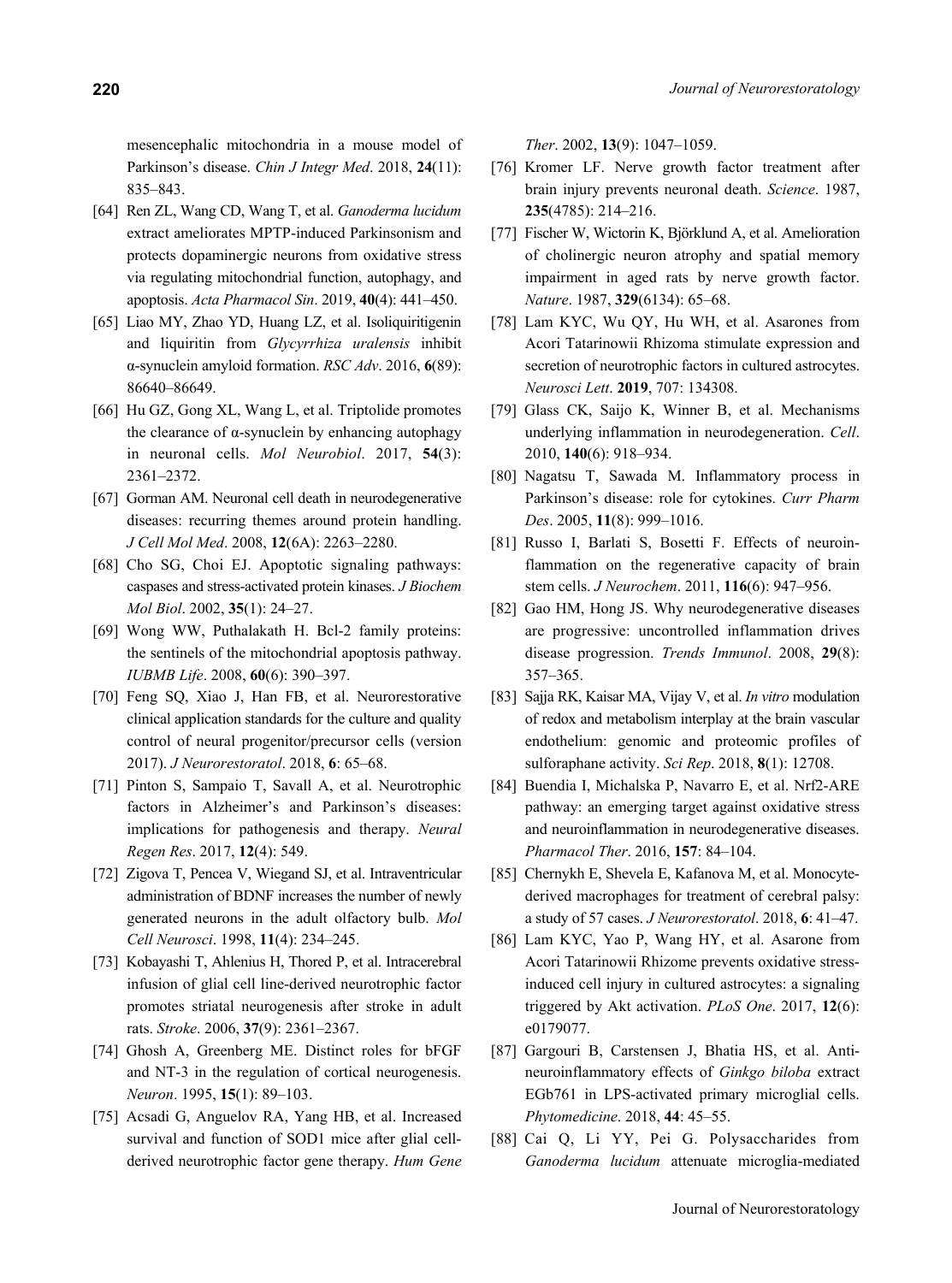neuroinflammation and modulate microglial phagocytosis and behavioural response. *J Neuroinflammation*. 2017, **14**(1): 63.

- [89] Park SY, Jin ML, Kang NJ, et al. Anti-inflammatory effects of novel *Polygonum* multiflorum compound via inhibiting NF-κB/MAPK and upregulating the Nrf2 pathways in LPS-stimulated microglia. *Neurosci Lett*. 2017, **651**: 43–51.
- [90] Huang MY, Tu CE, Wang SC, et al. Corylin inhibits LPS-induced inflammatory response and attenuates the activation of NLRP3 inflammasome in microglia. *BMC Complement Altern Med*. 2018, **18**(1): 221.
- [91] You MM, Chen YF, Pan YM, et al. Royal jelly attenuates LPS-induced inflammation in BV-2 microglial cells through modulating NF-*κ*B and p38/JNK signaling pathways. *Mediators Inflamm*. 2018, **2018**: 7834381.
- [92] Ross CA, Poirier MA. Opinion: What is the role of protein aggregation in neurodegeneration? *Nat Rev Mol Cell Biol*. 2005, **6**(11): 891–898.
- [93] Singleton AB, Farrer M, Johnson J, et al. Alpha-Synuclein locus triplication causes Parkinson's disease. *Science*. 2003, **302**(5646): 841.
- [94] Hardy JA, Higgins GA. Alzheimer's disease: the amyloid cascade hypothesis. *Science*. 1992, **256**(5054): 184–185.
- [95] Komatsu M, Waguri S, Chiba T, et al. Loss of autophagy in the central nervous system causes neurodegeneration in mice. *Nature*. 2006, **441**(7095): 880–884.
- [96] Hara T, Nakamura K, Matsui M, et al. Suppression of basal autophagy in neural cells causes neurodegenerative disease in mice. *Nature*. 2006, **441**(7095): 885–889.



**Zhu Zhang** received his M.Phil. degree from the College of Food Science and Nutritional Engineering in China Agricultural University in July 2014. Now he is a Ph.D. candidate in Hong Kong Baptist University. He has published several papers on journals including *International Journal of Molecular Sciences*, *Drying Technology*, and *Acta Nutrimenta Sinica*. His research now focuses on neuroscience and the anti-cancer mechanism of Chinese medicine. E-mail: 15485412@life.hkbu.edu.hk



**Shiqing Zhang** received his Ph.D. degree from Hong Kong Baptist University in October 2016, where he was trained as a post-doctoral research fellow. Now he is a research assistant professor in the Department of Biology in Hong Kong Baptist University. He has published many high-quality papers on journals such as *Advanced Science*, *Journal of Ginseng Research*, and *Cancer Science*. His research focuses on the mechanism and neuropharmacology on neurodegeneration diseases, stem cell therapy.

E-mail: shiqingzhang@hkbu.edu.hk



**Cathy Nga-Ping Lui** received her Ph.D. degree in neuroscience from Hong Kong Baptist University in 2011. She was trained as a post-doctoral research fellow both in Hong Kong Baptist University and Northwestern University, USA. Her expertise is in neuroscience, neurodegenerative diseases and nanotechnology. She has published several papers on significant SCI journals, including *Angewandte Chemie*, and won a number of awards, including MIT Technology Review Young Innovator Award.

Email: cathylui@hkbu.edu.hk